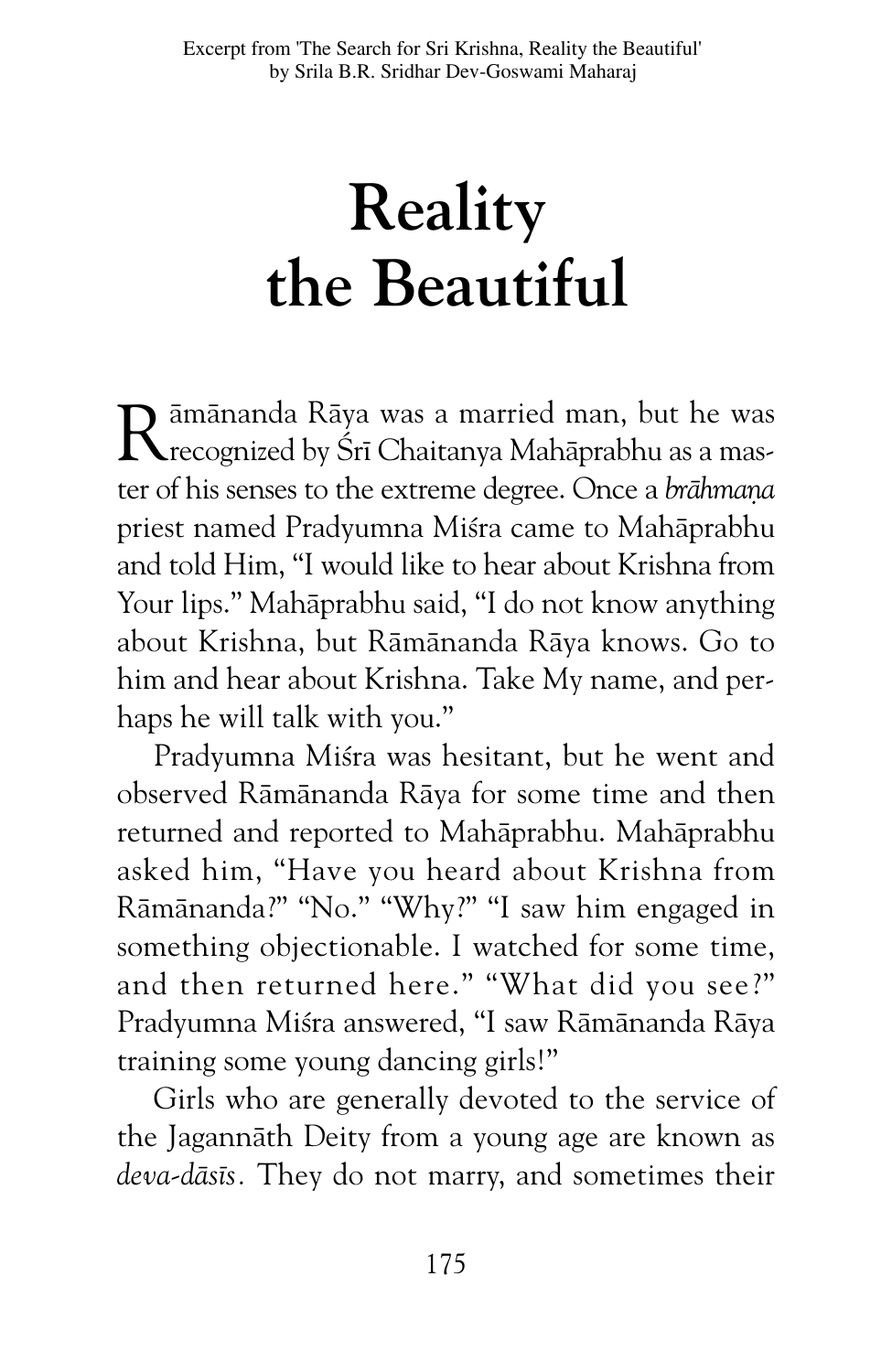character is not very good. Pradyumna Miśra saw Rāmānanda Rāya training *deva-dāsīs* in a very objectionable way. He was showing them how to go before the Jagannāth Deity and dance and sing. He showed them how their posture should be, how they should gesture, and how their looks should be enticing. And for such training he would sometimes even touch their private parts. So Pradyumna Miśra told Mahāprabhu, "Seeing Rāmānanda doing all these things, I had no regard for him, so for some time I saw him busily engaged in that matter, and then I went away."

#### **MASTER OF THE SENSES**

Mahāprabhu told him, "Don't underestimate Rāmānanda Rāya. He is the master of his senses. There is not a tinge of craft in him. Even I feel trouble from sense disturbance within Me, but Rāmānanda has no such trouble. We have no direct experience that a stage can be attained where it is possible to be above mundane sense pleasure, but we have only heard through the scriptures that there is a stage when a man may transcend all these gross attachments.

"This is mentioned in the *ßrÈmad-BhÅgavatam* (10.33.39):

> vikrīditam vraja-vadhūbhir idam ca visnoh śraddhānvito 'nuśrnuyād atha varnayed yah **bhaktim parām bhagavati pratilabhya kāmam** hrd-rogam āśv apahinoty acireņa dhīraḥ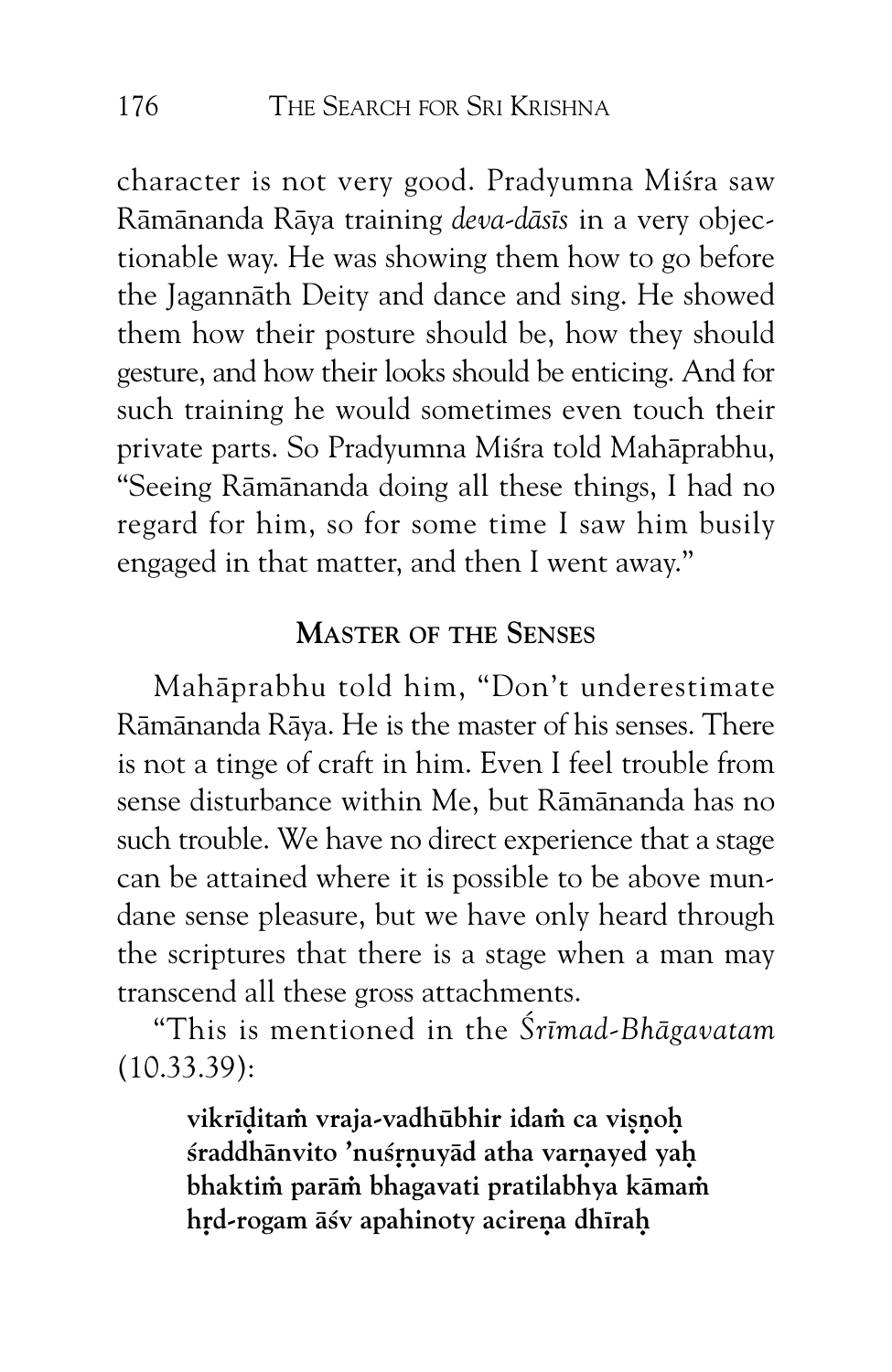"One who hears with firm faith the supramundane amorous affairs of Lord Krishna and the *gopÈs*, as described by a pure devotee of the Lord, soon becomes freed from mundane lust and achieves divine love of Krishna.

"One may be engaged bodily in such activities, while his heart is elsewhere. And there is only one who is of that type, Rāmānanda Rāya. There are not big numbers of Rāmānandas; there is only one Rāmānanda, who has acquired such a stage because he is well-versed in the kind of sentiment and realization which is necessary for the service of Krishna and the *gopts*. His heart is completely dedicated to the cause of Krishna; He has no selfish interest. He is always in Krishna consciousness, and whatever he does is for Krishna's satisfaction, so don't think ill of him. Go there again."

#### **MAD FOR KRISHNA**

Then Pradyumna Misra again went to see Rāmānanda Rāya, and Rāmānanda began their conversation by saying "Oh, on that day I could not oblige you. But again you have come to hear about Krishna. How fortunate I am!" In the morning, Rāmānanda Rāya began to speak, and when the afternoon came, still he was madly talking about Krishna. He completely forgot about eating, bathing, or anything else. He was mad, incessantly speaking of Krishna. Then, when it was late, his servants came twice, thrice, to ask him to take bath and eat his dinner, and finally, he had to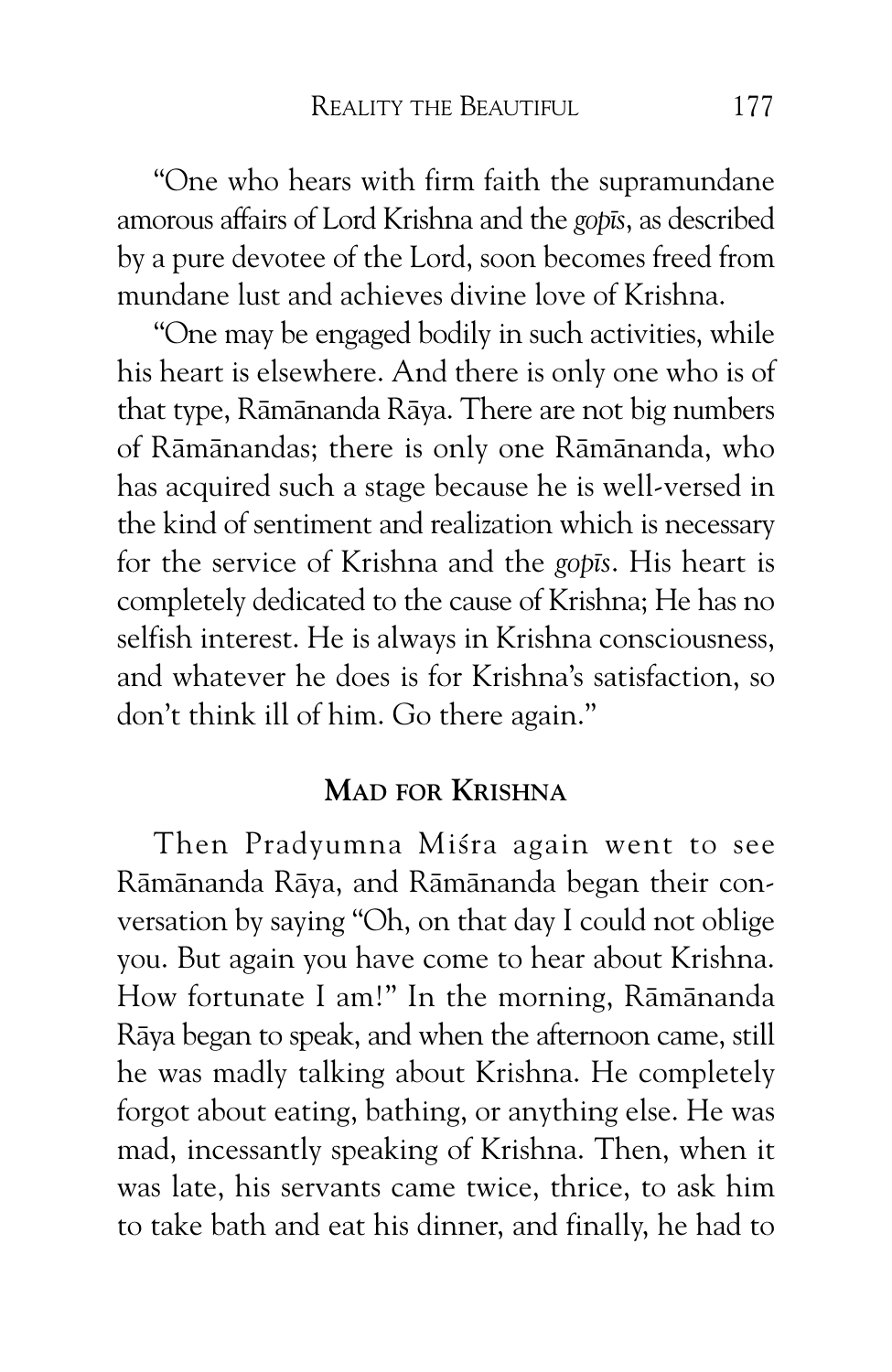leave the talk and go. Then Pradyumna Misra returned to Mahāprabhu and said, "Yes, I have heard from Rāmānanda Rāya, and my heart is full from hearing about Krishna from him."

Mahāprabhu Himself had heard from Rāmānanda Rāya, and He said, "Rāmānanda knows what is Krishna. What I taught to Rūpa and Sanātana, I heard from Rāmānanda." It is mentioned that Mahāprabhu took dīksā, initiation, from Īśvara Purī; for preaching purposes he took *sannyāsa*, the renounced order, from Kesava Bhāratī; and for entrance into the transcendental pastimes of Krishna in Vrndāvana, He took rāga mārga initiation from Rāmānanda Rāya. Of course, Īśvara Purī, Kešava Bhāratī, and Rāmānanda Rāya never thought of themselves as the *guru* of Śrī Chaitanya Mahāprabhu. But it was seen that Mahāprabhu treated Rāmānanda with some respect. It is mentioned in the *Chaitanya-caritāmrta (Madhya 8.204)* that if one wants to enter into the spontaneous devotion of Krishna's pastimes in Vraja, it is required that he take shelter of a confidential maidservant in conjugal mellow, *mādhurya rasa (sakhī vinā ei līlāya anyera nÅhi gati)*.They are masters of that situation. The whole storehouse of this *mādhurya līlā* is in the hands of those maidservants. Only they can give it to others. In mādhurya rasa, the *guru* is seen in the form and spirit of a sakhī, a maidservant of Rādhārānī (guru rūpa sakhī). Rāmānanda Rāya was Visākhā-sakhī, the right-hand personal attendant of Śrīmatī Rādhārānī.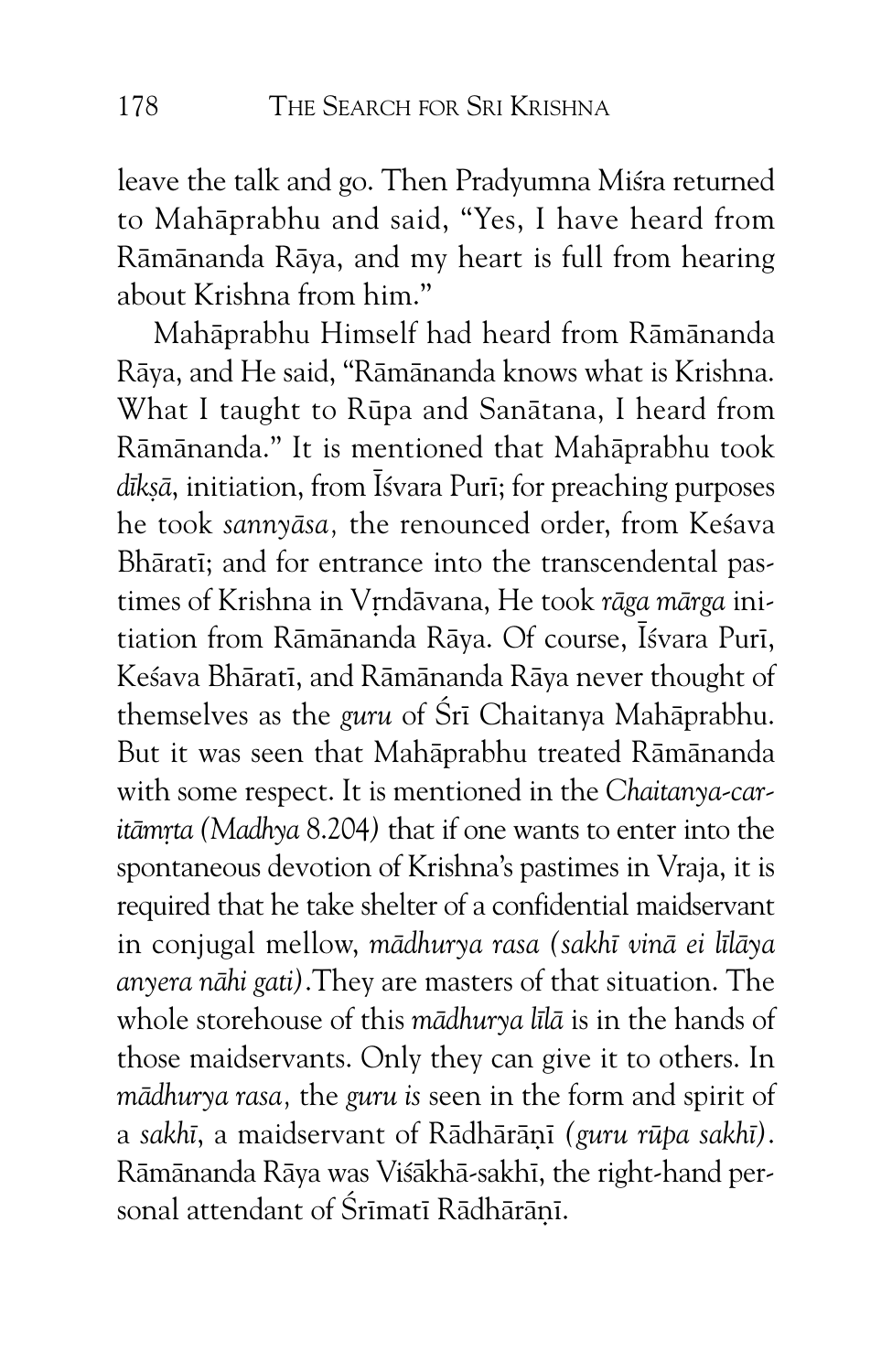Śrī Chaitanya Mahāprabhu gives us a hint of the necessity of approaching a confidential associate of Śrīmatī Rādhārānī when He says to Rāmānanda:

#### **kibÅ vipra, kibÅ nyÅsÈ, ÍËdra kene naya** yei krsna-tattva vettā, sei 'guru' haya

"Why do you shrink away from instructing Me? I am learning so much from you. You are well-versed in the affairs of Krishna, so you are *guru*; therefore I am hearing from you. Whoever is the master of that storehouse of *Krishna-lÈlÅ,* and whoever can distribute it—he is *guru*; of this, there is no doubt."

The famous talks between Rāmānanda Rāya and Śrī Chaitanya Mahāprabhu took place on the banks of the Godāvarī river. The name Godāvarī is significant, for it indicates that place where the highest fulfillment of our spiritual senses was given. The fullest engagement of all our senses was announced there on the banks of the Godāvarī: "Your senses are not to be rejected. If you can give up the spirit of exploitation and renunciation, then your senses will have their fulfillment with Krishna. Those tendencies bar your approach to Krishna. To properly approach Krishna, you will have to utilize your senses to the fullest extent." That was dealt with on the banks of the Godāvarī.

## **THE ULTIMATE GOAL OF LIFE**

There, in his famous conversations with Rāmānanda Rāya, Šrī Chaitanya Mahāprabhu began the approach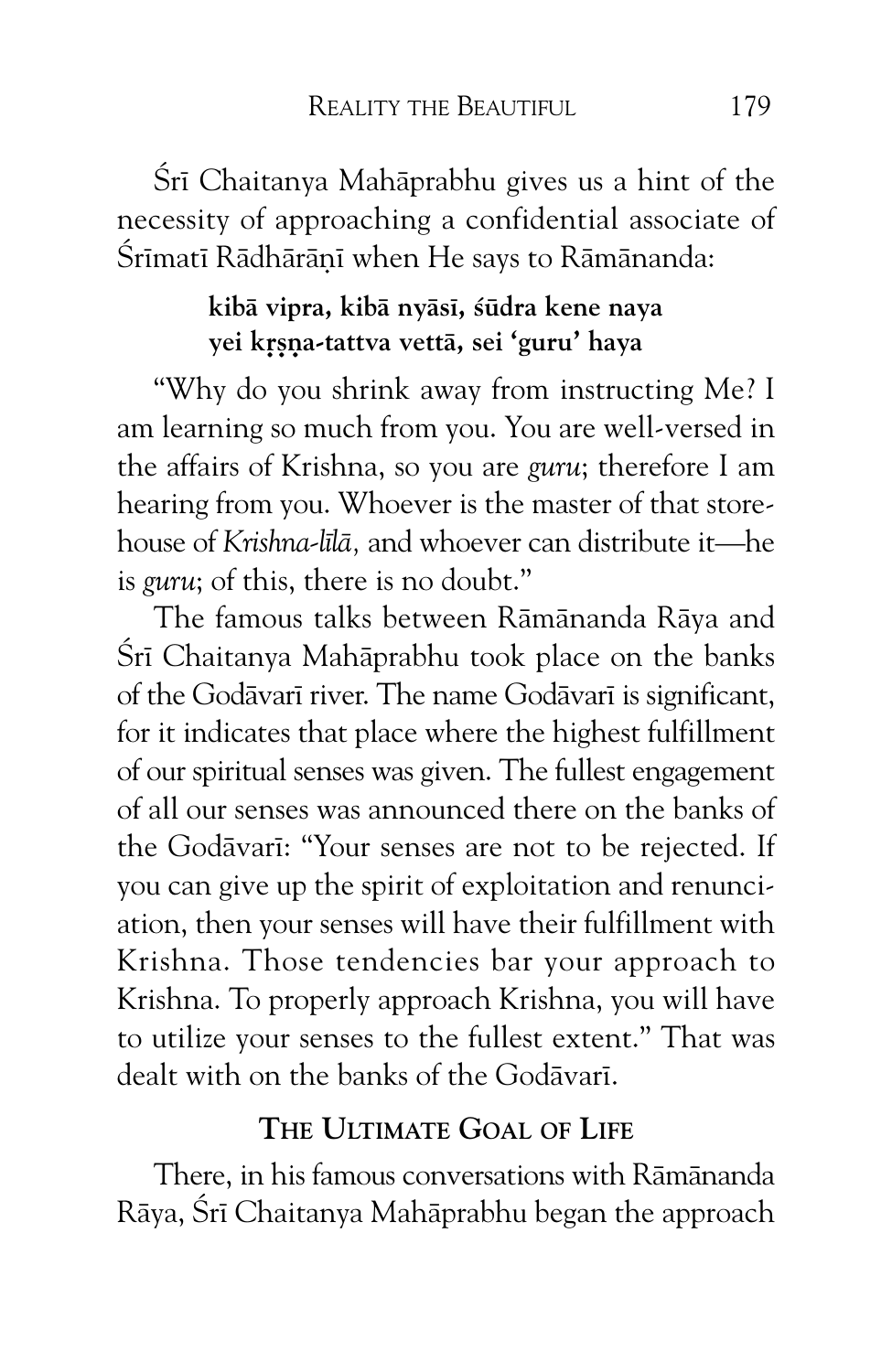# সখী বিনা এই লীলায় অন্তের নাহি গতি। সখীভাবে যে ওঁারে করে অন্থগতি॥ ২০৪॥ রাধাক্বৰ-কুঞ্জসেবা-সাধ্য সেই পায়। সেই সাধ্য পাইতে আর নাহিক উপায়॥২০৫॥

The original Bengali text of the conversation between Srī Chaitanya Mahāprabhu and Rāmānanda Rāya, recorded in the Chaitanya-charitāmrta five hundred years ago by Krishnadās Kavirāj Goswämī.

to pure devotional service in a general and comprehensive way. This is recorded in the *Madhya-lÈlÅ* of Chaitanya-caritāmrta (8.51-313). He asked Rāmānanda Rāya, *prabhu kahe, "pada śloka sādhyera nirnaya*": "What is the ultimate goal of life? I not only want to hear your statements, but also evidence from the scriptures."

The answer came from Rāmānanda Rāya: *rāya kahe*, *"sva-dharmÅcaraˆe vi›ˆu-bhakti haya."* "Discharge your own duty, without expecting anything in return." *Sva dharma* means *varˆÅÍrama dharma,* Vedic social stratification. "You are posted in your present position by your previous *karma.* According to your present position, you have to discharge your duties on one condition: you must do them without remuneration. If you go on with your duties in *varnā frama dharma*, without any mundane aim, you can achieve *visnubhakti,* devotion to God. This is confirmed in the *Vi›ˆu Purňa* (3.8.9):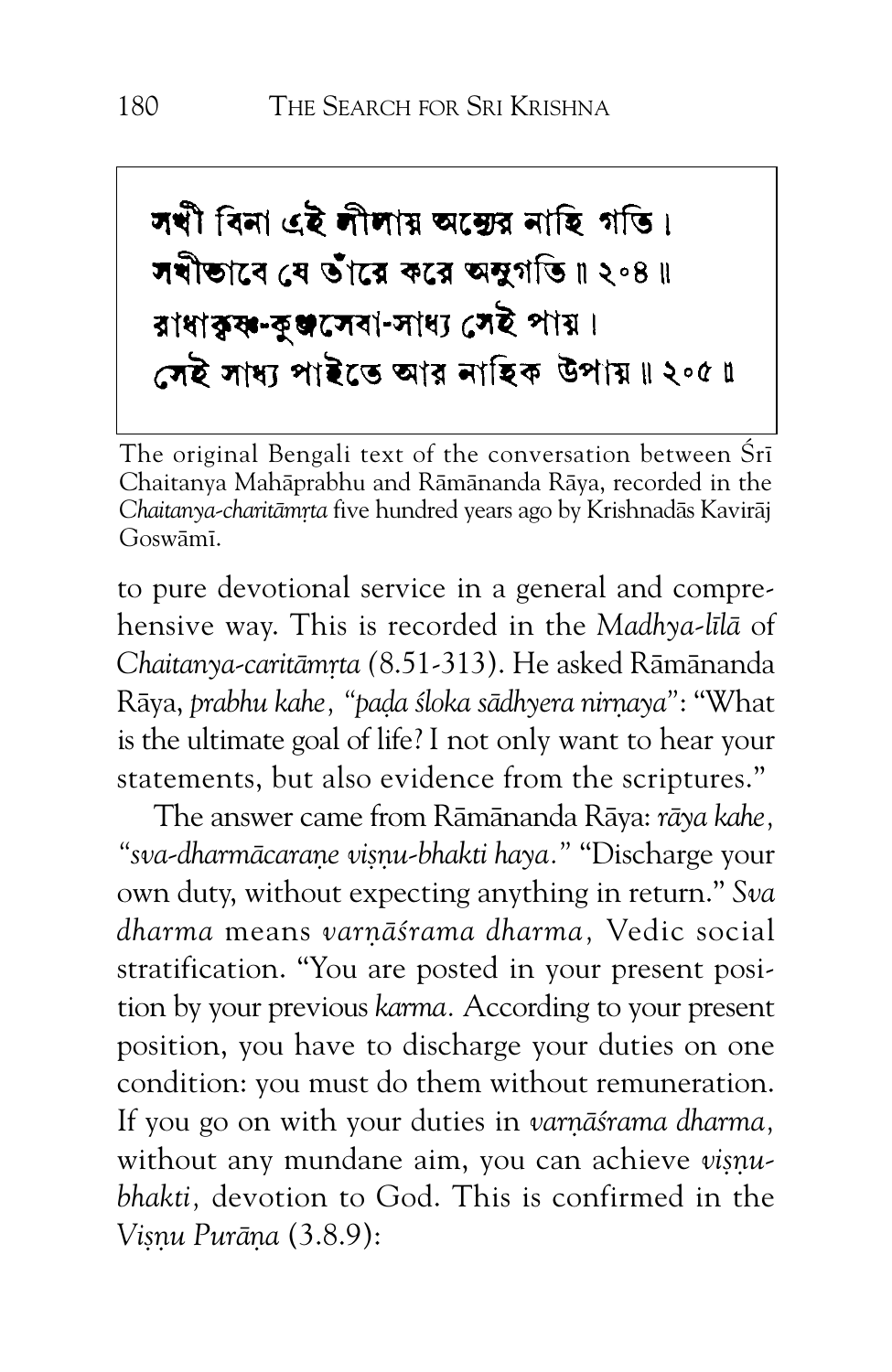#### varnāśramācāra-vatā purusena parah pumān visnur ārādhyate panthā nānyat tat-toṣa-kāraṇam

"The only way to please the Supreme Personality of Godhead, Lord Visnu, is to worship Him by properly executing one's prescribed duties in the social system of varņa and āśrama." Here, Rāmānanda Rāya says that *visnu-bhakti, adherence to the Lord who is permeating* everything, is the object and ultimate destination of our life. This is the Vāsudeva conception: everything is in Him, and He is everywhere. Rāmānanda explained that from our local interests, we must come to embrace the general interest, and that must reach the level of Visnu consciousness: *visnu-bhakti*. Our submission to Visnu, the internal spirit who is everywhere, is the object of life. We must connect with Him and live accordingly, not a phenomenal life, but a spiritual life pertaining to a deeper, more subtle plane.

#### **DEVOTION MIXED WITH DESIRES**

Śrī Chaitanya Mahāprabhu said, "This is superficial; go deeper." Of course, it may be thought that actual theistic life begins from here, giving up the special, local purpose, and acting for a universal purpose, as already ordered and programmed in the *Vedas* and Upanisads. But Śrī Chaitanya Mahāprabhu said, "This is superficial; go deeper."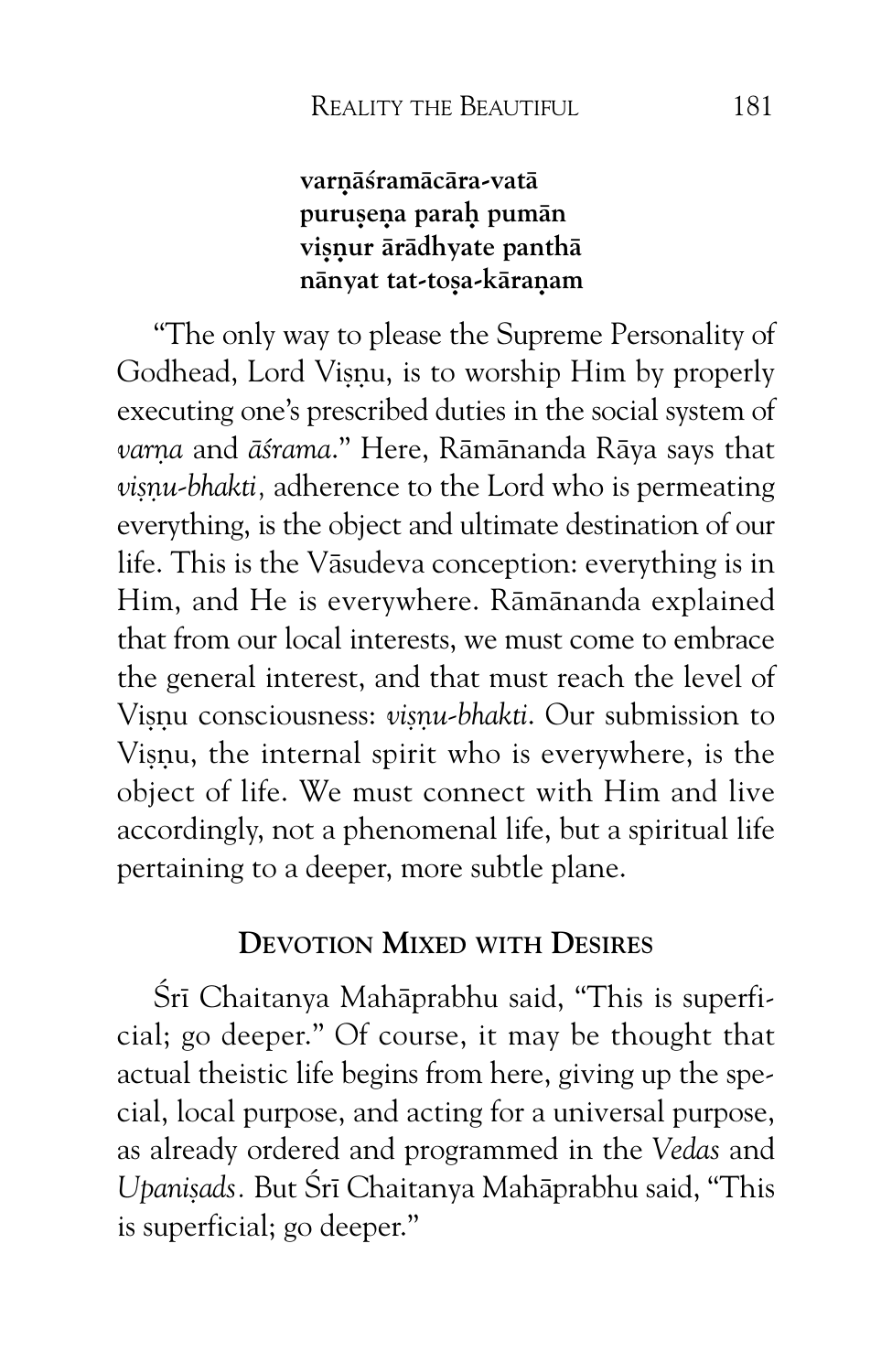Then, Rāmānanda Rāya said, *krsne karmārpana sarva-sÅdhya-sÅra*: "To offer the results of one's activities to Krishna is the essence of all perfection." In varnāśrama dharma, it is the fashion that people are generally engaged in external activities and do not care to give up the fruits of their action. Even if they do, they have no direct consciousness of Visnu or Krishna. They worship the goddess Durga, perform the *śrāddhā* funeral ceremony and execute so many other religious practices. Indirectly, it is ultimately connected with Visnu. They may or may not know how, but the link is there. That is the general conception of *varnāśrama*, but here, Rāmānanda says that it will be better to have direct consciousness that Krishna is the authority. All the results of whatever we do within the *varnāśrama* social system must be given to Krishna. If we perform all our physical, social, national and spiritual activities in Krishna consciousness, then we can approach the fulfillment of our goal in life.

Śrī Chaitanya Mahāprabhu said "This is superficial; go deeper." Then Rāmānanda Rāya revealed new light, quoting the *Bhagavad-gītā* (18.66): *sarva-dharmān parityajya mÅm eka˜ Íaraˆa˜ vraja*, "Give up all your duties, and just surrender to Me." We must be particular with the object of life, not the external activities of varnāśrama. Less importance should be given to the form of our activity; whether I am a king, a *brāhmana* intellectual, or a worker does not matter. We may think, "I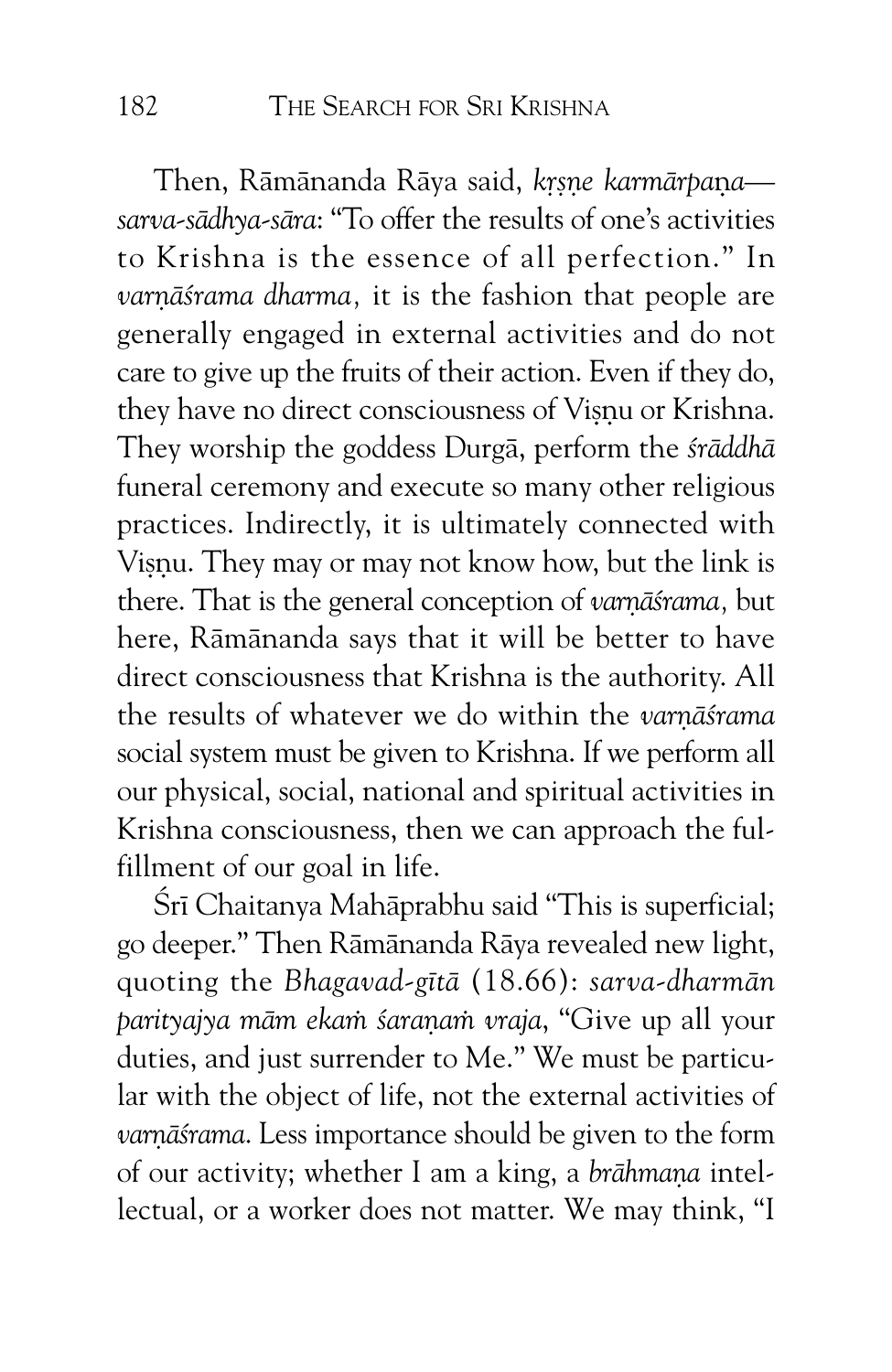have this sort of duty, I have that sort of duty," but that does not matter very much. We must have no attachment for that. The king may leave his kingdom and take to a brahmanical life of renunciation and austerity. A *ÍËdra* may give up his labor, become a beggar, and chant the name of Krishna. A *brāhmana* may give up his performance of sacrifice and become a mendicant. So, we are to be particular about the aim of life, not the form of our duty. We must exclusively devote ourselves to the cause of the Lord, ignoring our present paraphernalia and duty.

#### **KNOWLEDGE AND DEVOTION**

Śrī Chaitanya Mahāprabhu said, "This is also superficial; go ahead—deeper." Then, Rāmānanda Rāya explained *jñāna-miśra bhakti*, devotional service mixed with knowledge, by quoting from the *Bhagavad*gītā (18.54) where Krishna says:

> brahma-bhūtah prasannātmā **na Íocati na kÅ⁄k›ati** samah sarveşu bhūteşu mad-bhaktim labhate parām

One who has come to the stage of identifying himself with spirit above matter has nothing to do with this mundane world. Any loss or gain in this mundane world is of no use to him. He is spirit; his prospect is in the world of soul, and he has nothing to do with this material world, whether it is laudable or blamable. He is already settled in the consciousness that he is soul proper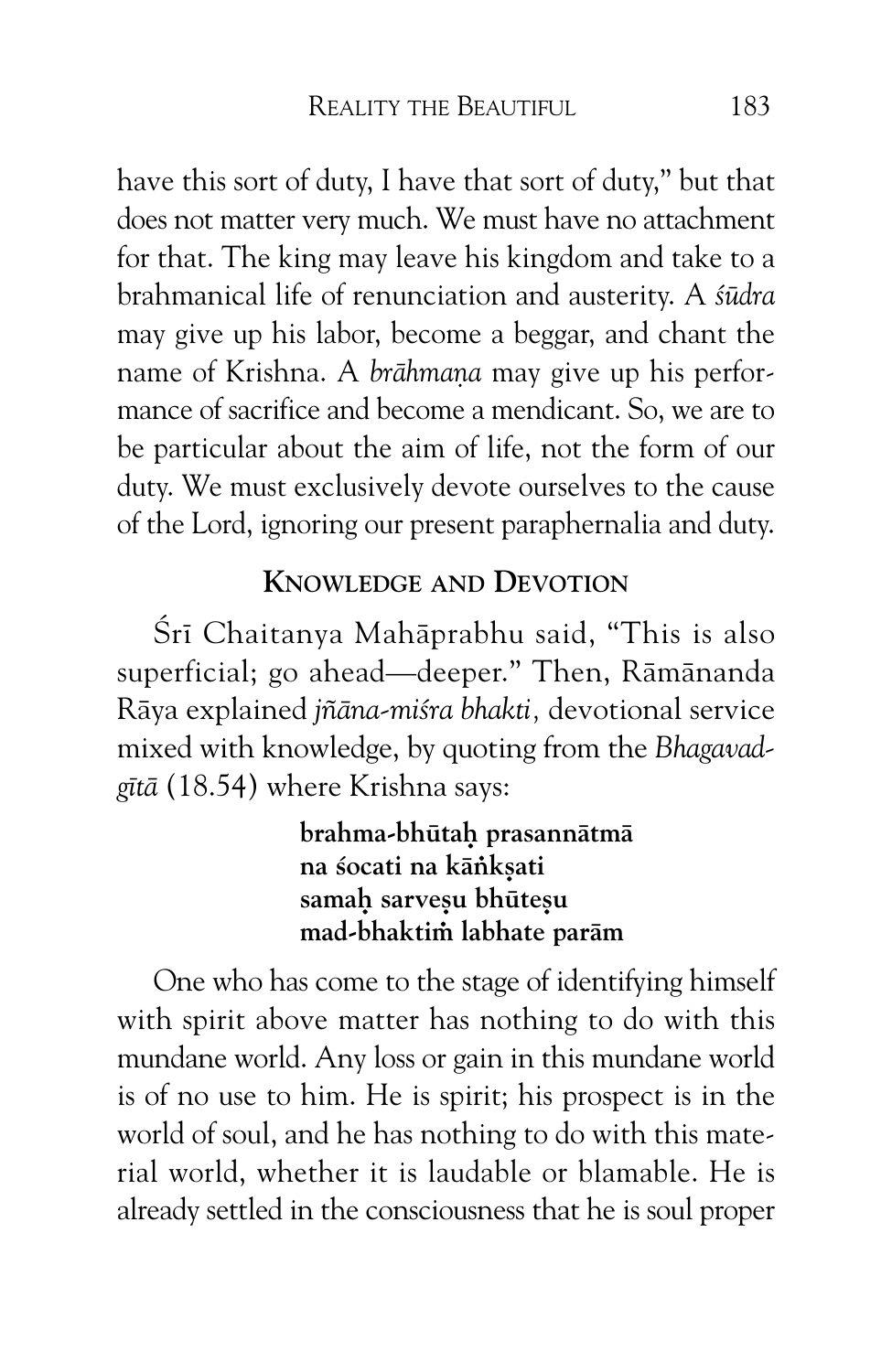and has nothing to do with matter, so within himself he feels satisfaction. He is *ātmārāma*: self-content: he neither mourns, nor aspires for anything. If something is lost, does he mourn? No. He thinks, "This is nothing; it is only matter." And when something is gained, he is not overly cheerful, because it is only matter; it is unnecessary and unimportant. Now true devotional service can begin. His soul can begin living in the spiritual plane, with a pure serving attitude, unmixed with any mundane aspiration. When one attains the spiritual platform, he gets the opportunity to practice a higher type of service.

Śrī Chaitanya Mahāprabhu said, "This is also superficial. Such a person is only on the verge of devotional service; he has no substantial touch of devotion. He has not entered the domain of *bhakti*; he is just waiting in the marginal position, at the door. He may attain *bhakti*, but he has not yet achieved it. His negative forces are finished, but still, he is just at the door; he has not yet entered. He may enter; he may not enter. From there, if he gets anything, it will be pure, but he is still at the door.

# **BEYOND SPIRIT, "GO DEEPER''**

Rāmānanda Rāya then said, *jñāne prayāsam udapāsya namanta eva*: "It is a very difficult thing to cross the charm of knowledge." We think, "I want to understand everything first, and then I shall act." Calculation and an underlying suspicion is there. Before we act, we want to know everything fully; only then will we risk our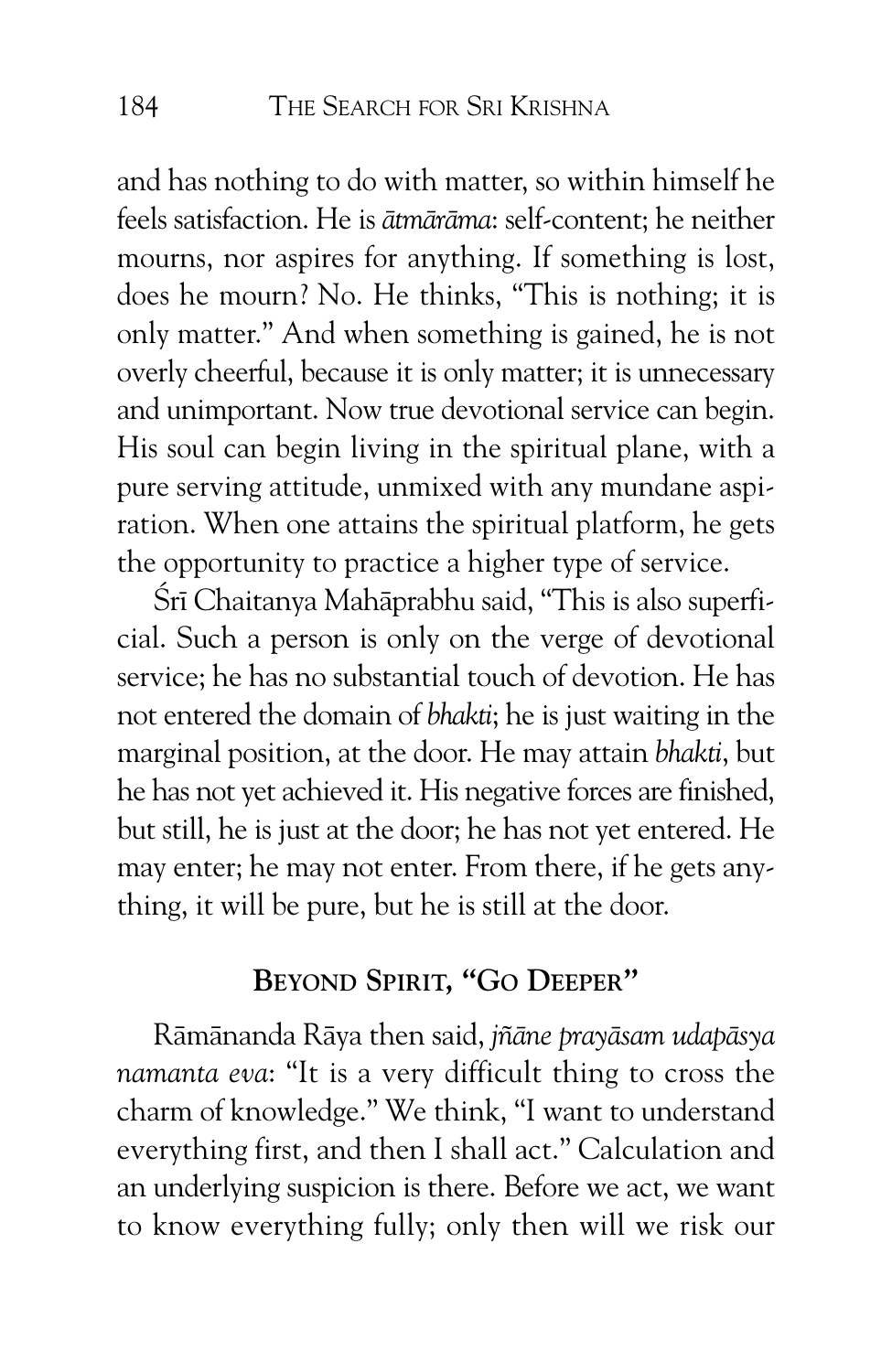capital. The ego, the "I" is very strong, and he wants to have an account of his loss and gain. He thinks, "I am the master. The key is in my hand, I want to test everything, I want to know it all. I know what is good for me." So, we think ourselves masters, not servants, and from the position of a master we make our inquiry.

But this calculating mentality must be given up if we at all want to enter into the domain of the Lord, where everything is superior to us. No one there will care to come to us with an explanation, thinking that we are their master. They will not reassure us by saying, "Yes, there will be no loss; your gain will be big." We may think, "I am an independent separate entity, so in my account there must be no loss. I must stand here with my head erect," but that won't do. We are to go there as slaves, not masters. That sort of mentality is necessary: we must bow down our heads, not that with our heads erect we will march over everything. But everything there is superior in quality to us.

#### **DIVINE SLAVERY**

So, we have to enter into that transcendental land, where even the earth, water, air, and whatever we will find, is made of higher materials than we ourselves are made of. They are all *guru*, and we are disciples. They are all masters, and we are servants; we have to enter the land where everything is our master. We will have to submit; that will be our real qualification. What we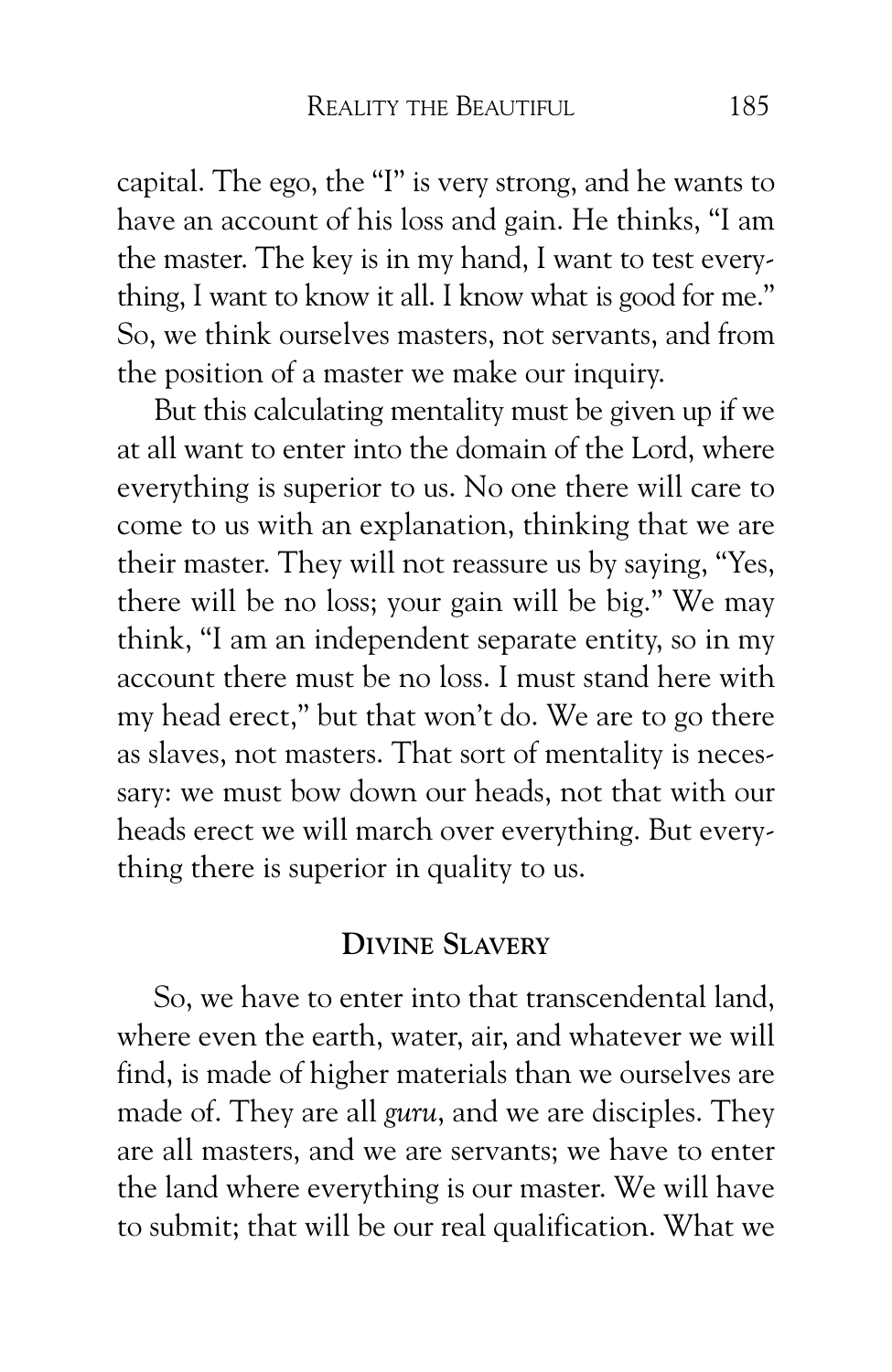will be ordered to do, we will have to do. We are not to exercise our brain so much there. The brain has no room there; they are all brainier than we. Our brain is unnecessary there; only our hands are necessary. Menial labor is necessary there. Brain there is enough. We are to enter that land if we like. It is a land of slavery for us. So, we are to hatefully dismiss our brains, and taking only our hearts, we must approach and enter that land.

We should think, "I am as insignificant as a mosquito," just as Lord Brahmā did when he went to Dwārakā to visit Lord Krishna. And it is not only for the time being; not that one will accept a humble attitude, finish his work and then come back. No. We will have to accept such an insignificant position eternally. Of course, we may expect to be educated about Krishna consciousness: how it is good, how it is great, how it is useful to us. We will be allowed *paripraśna*, honest inquiry. In the transcendental realm, everyone is our friend. They will come to help us, to make us understand that devotional service is beautiful, and that Krishna consciousness is the best form of life. Our aspiration and purity of purpose is to be valued, not our external position. The recruiters from that side will consider our purity of purpose, not so much our present position and capacity.

And although apparently it seems that we are going to be slaves, the result is just the opposite. If you can accept such an attitude of surrender and slavery, then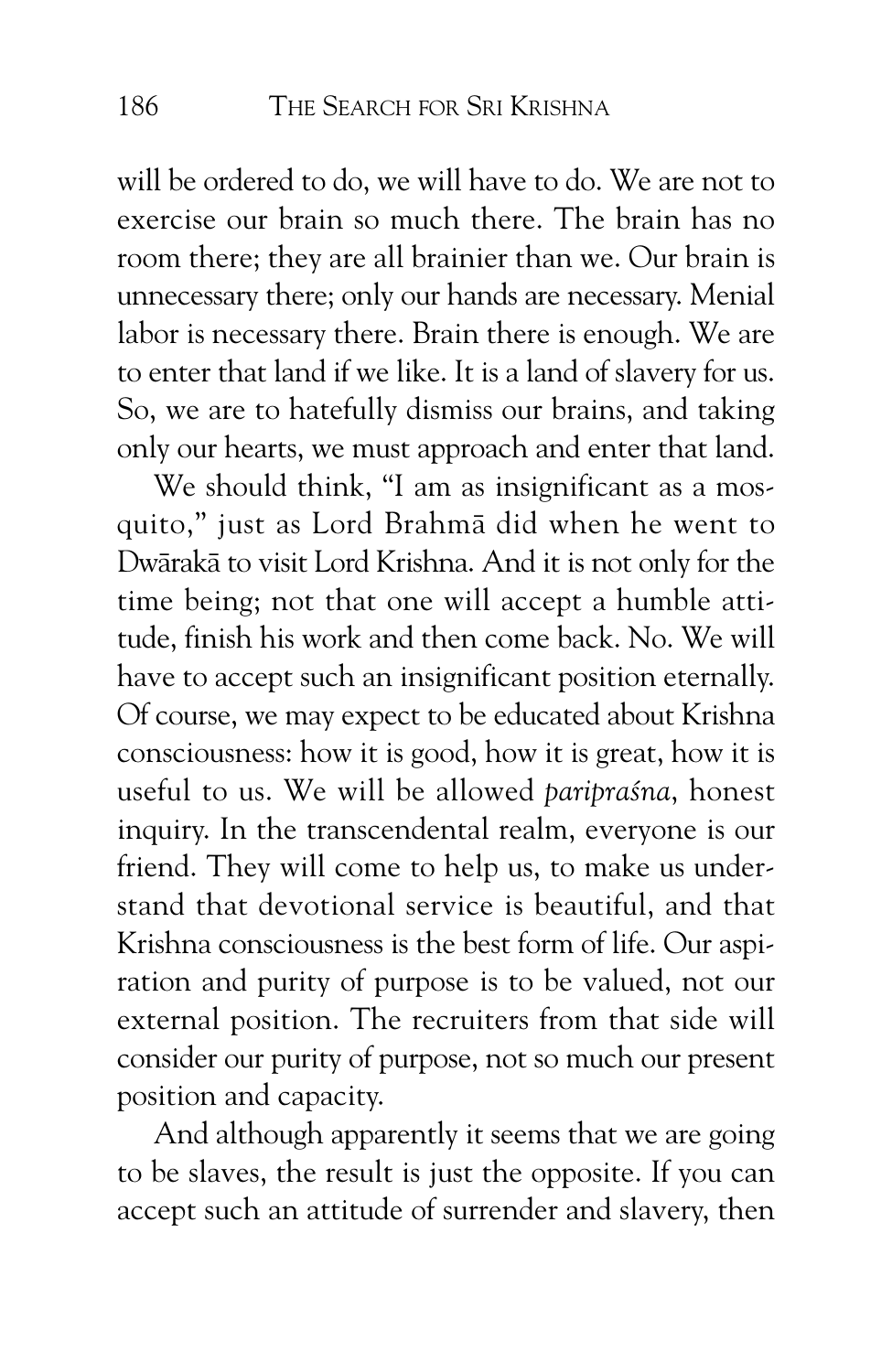He who can never be conquered, will be conquered. Friends will come and help you; the *s* $ādhus$  will come and make you understand that we should become slaves, that Krishna likes His slaves very much. He is the master of slaves, and sometimes He wants to become the slave of His slaves (gopī-bhartuh pada-kamalayor dāsadāsānudāsah). This is the key to success, and we can achieve the highest gain through this attitude.

Śrī Chaitanya Mahāprabhu told Rāmānanda Rāya, "Yes, this is true. The unconquerable is conquered by surrender. We can capture Him. I accept this as the beginning plane of divine love: by giving we can get as much as we risk. As much as we risk to give ourselves, so much we can demand from that unconquerable infinite." Śrī Chaitanya Mahāprabhu said, "I accept this as the beginning of *Íuddha-bhakti,* pure devotional service. But go farther."

#### **THE SCIENCE OF RASA**

Rāmānanda Rāya explained that from there pure devotional service develops in a crude form, in a general way. And when it is more mature, it must take the shape of *śānta*, neutrality; *dāsya*, servitorship; sakhya, friendship; *vātsalya*, paternal affection; and *mÅdhurya rasa*, conjugal love. In *ÍÅnta rasa*, there is adherence, *ni*sthā; one thinks, "I cannot withdraw myself from this consciousness of continuous submission to the truth.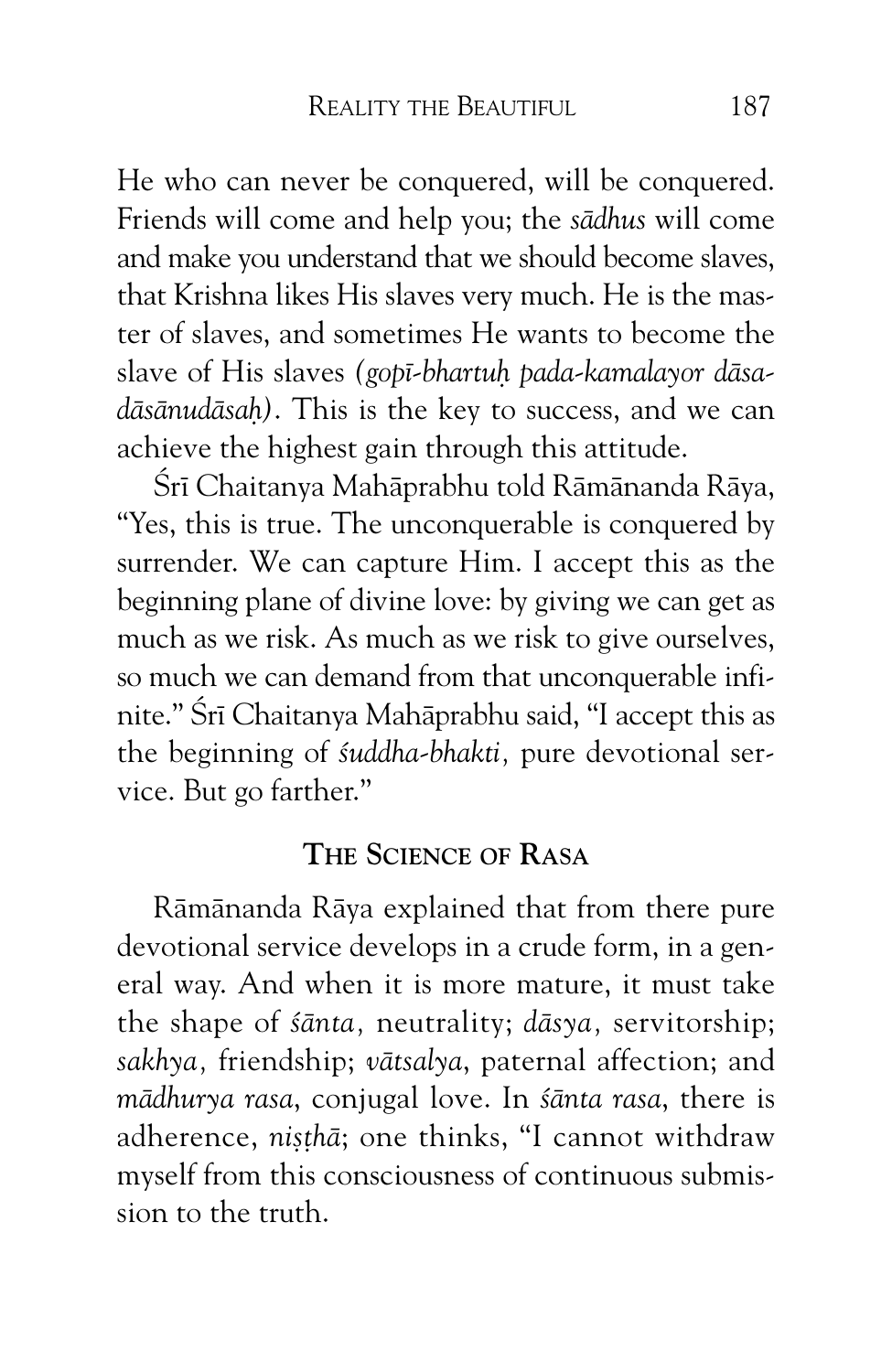Neutrality develops into *dāsya rasa*, the desire to do some service. When a devotee is not satisfied by only sitting, showing loyalty to the Supreme Authority, he wants to be utilized by Him. He awaits the Lord's order, praying that the Lord may give him some engagement. When a devotee has such deep penetration that he wants to be utilized in any way by the Lord, that is known as *dāsya rasa*, or devotion in the mood of service. Then there *is sakhya rasa*; devotional service in friendship.

#### **GOD THE FRIEND**

When, in *dāsya rasa*, confidence is added to service, then it becomes a little superior. Generally old servants who are faithful become confidential servants, so when the confidential stage is added to service, it becomes *sakhya rasa,* or devotional service as a friend of the Lord. First there is *nisthā*, adherence, submission; then the devotee wants to be utilized for His satisfaction; then there is confidential utilization; and then it comes to friendly service, *sakhya rasa*. In Vaikuntha, where Lord Nārāyana is served in calculative devotion, only *ÍÅnta rasa, dÅsya rasa,* and half of *sakhya rasa* are seen. Full confidence is not possible there. Awe, reverence, splendor, grandeur, pomp, apprehension all these vanish when we develop a more confidential relationship with the Supreme Lord. At that time, the object of our worship or love changes in another way.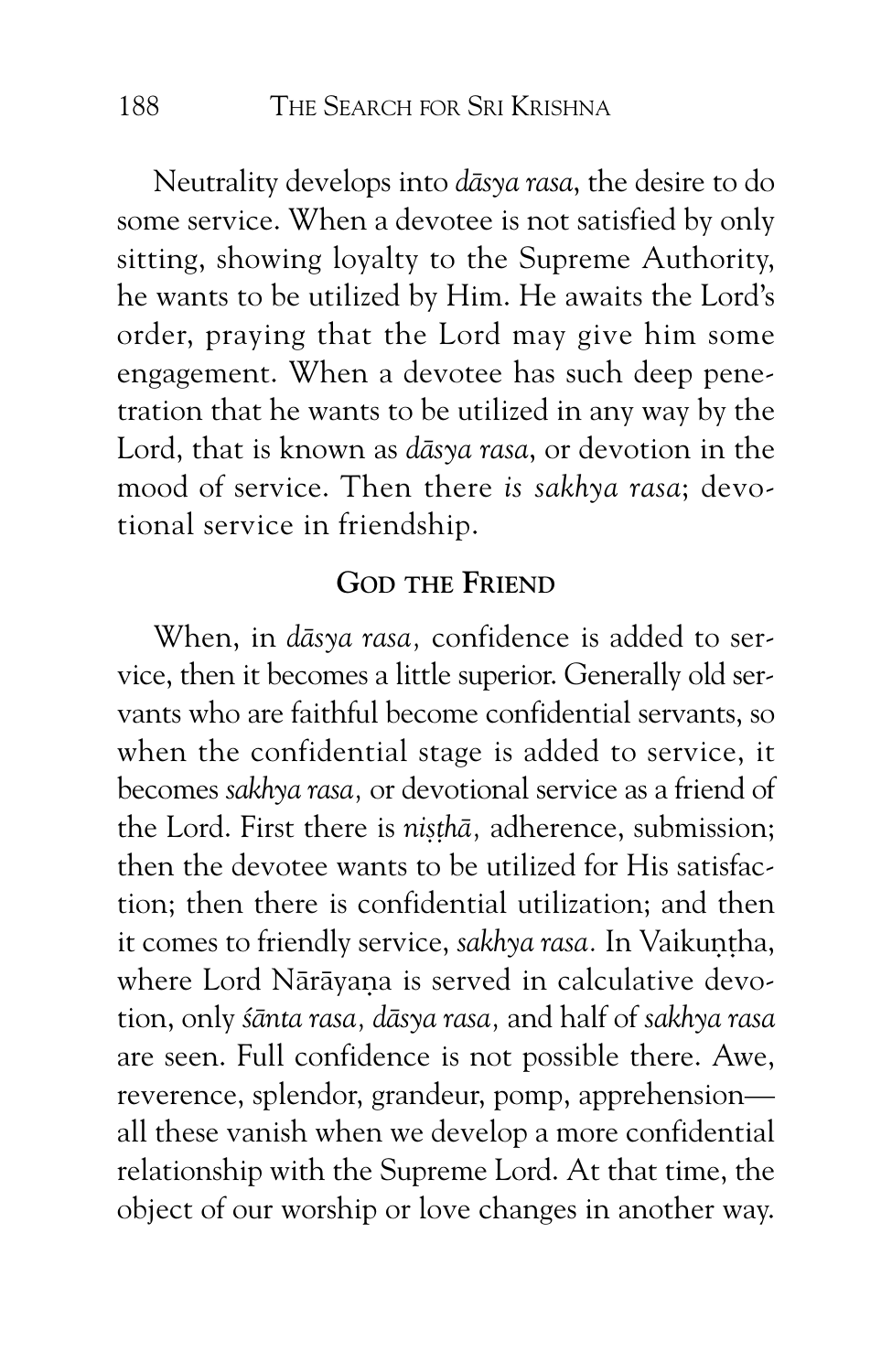Then from Vaikuntha, we feel attraction for Ayodhyā, the divine abode of Lord Rāmacandra, where there is neutrality, servitorship, and friendship with Vibhīsana and Sugrīva. There, we can also trace *vātsalya rasa*, parental love of Godhead.

#### **GOD THE SON**

In *vātsalya rasa*, confidence has developed to the peculiar stage in which the servitors think themselves promoted to the post of protecting the object of their veneration. Filial affection is also service. Although it seems that the parents are masters of the situation, controlling the Lord as their son, sometimes chastising and punishing Him, this is a superficial view. If we can enter into the depth of their service, we shall find an incomparable love of a most peculiar type. On the surface, they are engaged in punishing and rebuking the Lord; underground, they are full of interest for the welfare of the object of their service. Vātsalya, or parental love of Godhead, is a peculiar type of divine love. We see a very light type of *v*ātsalya in Ayodhyā, so it is almost ignored.

#### **MATHURå: THE KRISHNA CONCEPTION**

Rūpa Goswāmī leaped from Vaikuntha to Mathurā in one stride. In his *Upadesamrta* (9), he writes: vaikunthaj janito varā madhu-purī tatrāpi rāsotsavād. "Mathurā is superior to Vaikuntha because Lord Śrī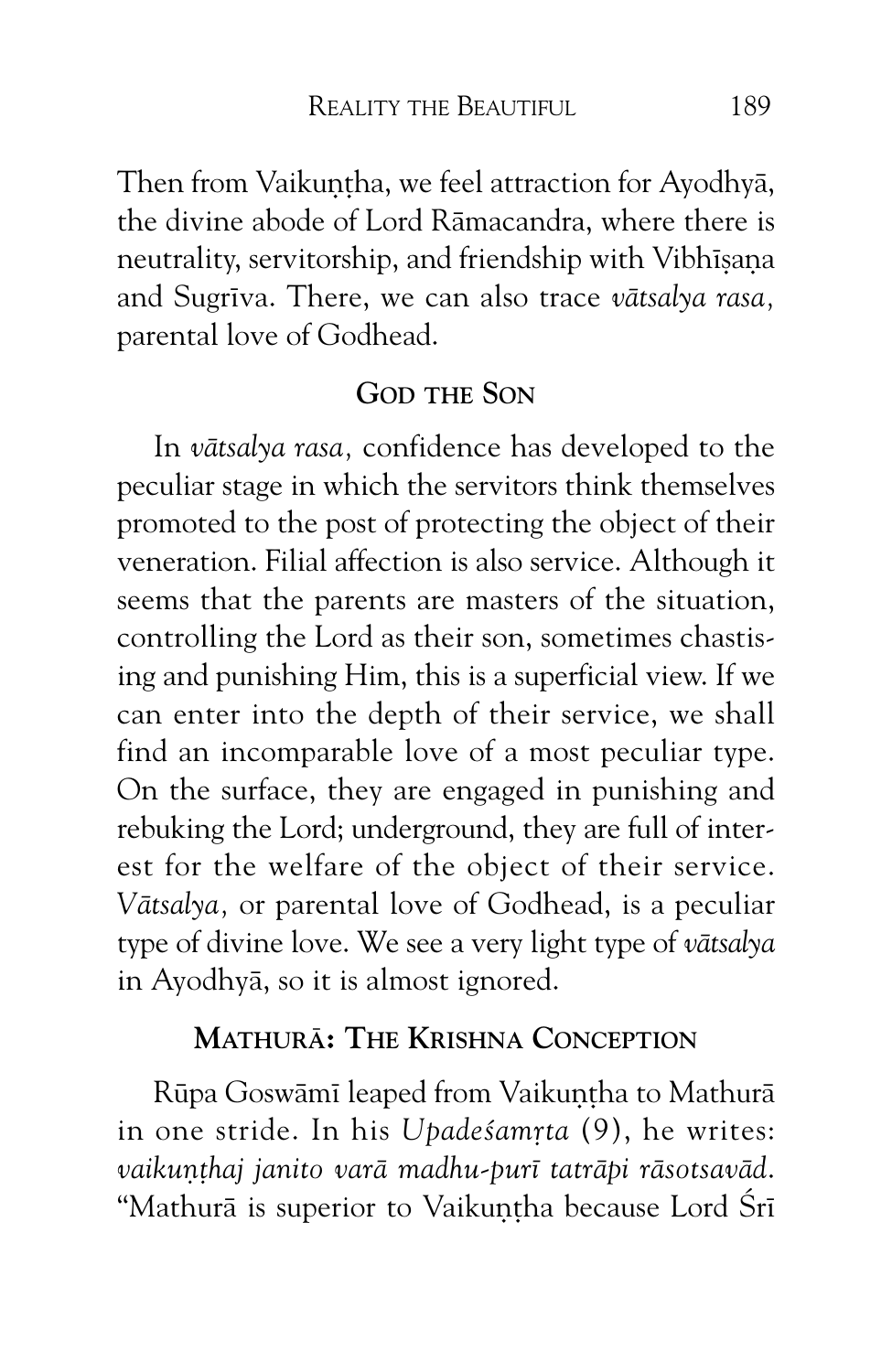Krishna appeared there." It is there that everything is shown in a clear and substantial way. In Mathurā we find the Krishna conception of Godhead. In one stride he has come from Vaikuntha to the Krishna conception, but Sanātana Goswāmī has filled up the gap. In his book, *Brhad-bhāgavatāmrta*, he says that on the way to Mathurā there is Ayodhyā, the spiritual kingdom of Lord Rāma, and there we find *sakhya* and *vātsalya rasa.* 

But Rūpa Goswāmī goes to Mathurā at once. He says, "Come to Mathurā; here you will find *sakhya* and *vÅtsalya rasa* clearly visible. He has shown how *sakhya rasa* service is present there. The devotees there are playing with Krishna, sometimes climbing on His shoulders, and perhaps sometimes even giving Him a slap. But although they may mix with Him in this way, their heart is full of a peculiar type of service attitude. That is the criterion; they may give up their lives a thousand times to take a thorn out of His sole. They can sacrifice themselves a thousand times for the slightest satisfaction of their friend. They consider Him a thousand times more valuable than their own life. In vātsalya rasa also, the criterion is similar. For the slightest interest of the object of their veneration they can give their lives millions of times. Such affection is found there.

And then, from *vātsalya*, it progresses to conjugal love (mādhurya rasa), the all-comprehensive rasa which includes adherence *(śānta-niṣṭhā)*, service *(dāsya)*,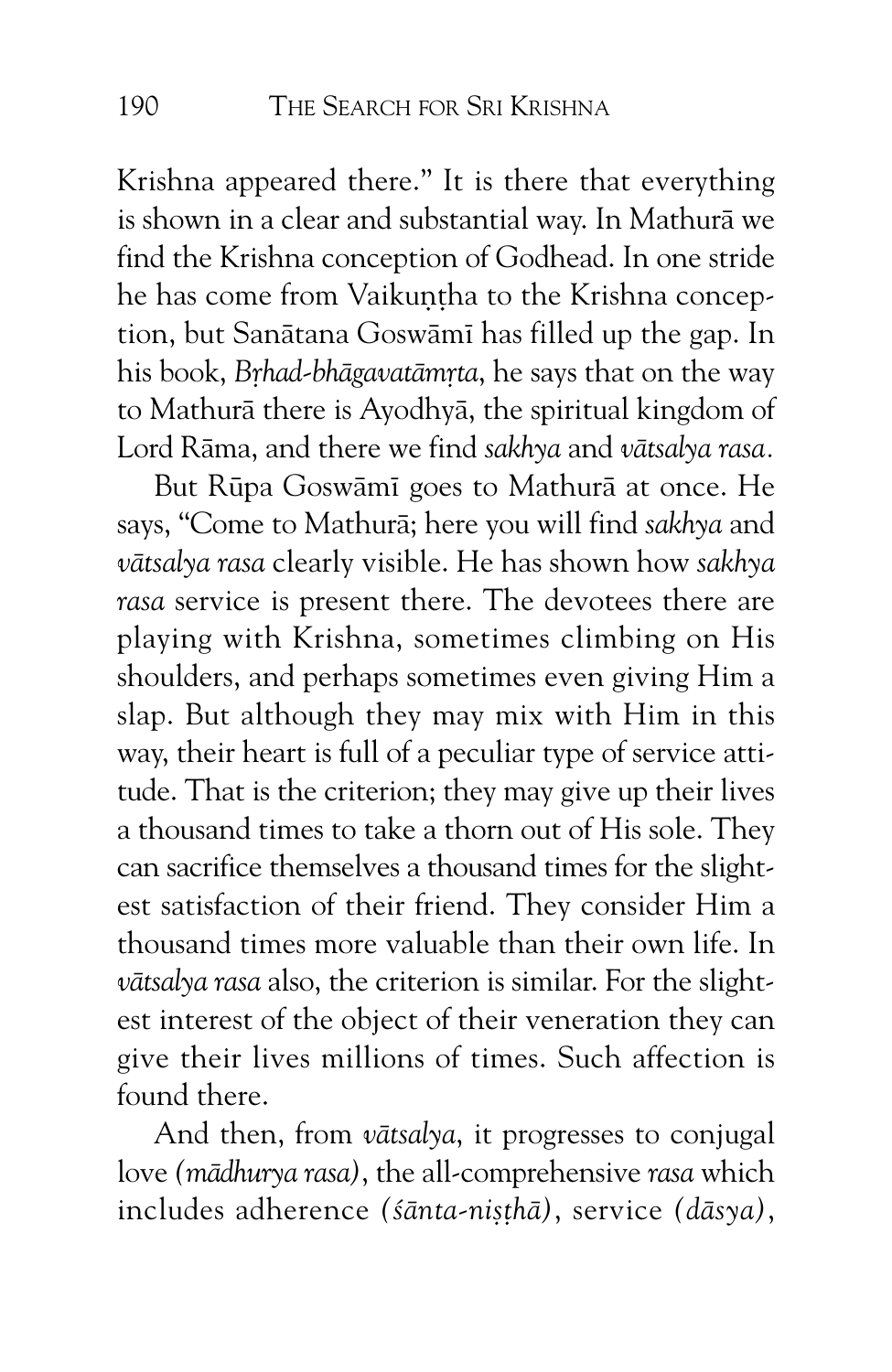friendly confidence *(sakhya)*, and parental love *(vātsalya rasa)*. But the wholesale dedication of every atom of our existence for Krishna's satisfaction is found in *mādhurva rasa*, which includes all other *rasas*.

# **PARAMOUR LOVE**

And *mādhurya rasa* is more enhanced when it is couched in the form of *parak* $\bar{v}$ *a*, or paramour relationship. In *parakīya rasa*, the gopīs risk everything for the service of Krishna*. ParakÈya rasa* takes two forms: in one, there is no obligation of anything; the union may happen or may not happen. So, because their meeting is very rare, it becomes even sweeter. There is another kind of *parakÈya rasa*: we are told that ordinary food is not palatable to Krishna, but when He takes food by stealing, that is more tasteful to Him. If we can follow this art, that may also be applied in the case of *parak* $\bar{v}$ *ya rasa*. "I am deceiving the party, getting what I want. I am stealing the property of someone else." That sort of posing becomes more tasteful to the subjective party.

And the dedicated party risks everything: their good name, society, future, and even the dictation of the religious scriptures. They take a wholesale risk, just as one time, when we were in Madras, the King of Jaipur gave some money for the construction of a temple. The money was sent to our head office in Calcutta. Out of five thousand rupees, the first installment was one thousand rupees, and the construction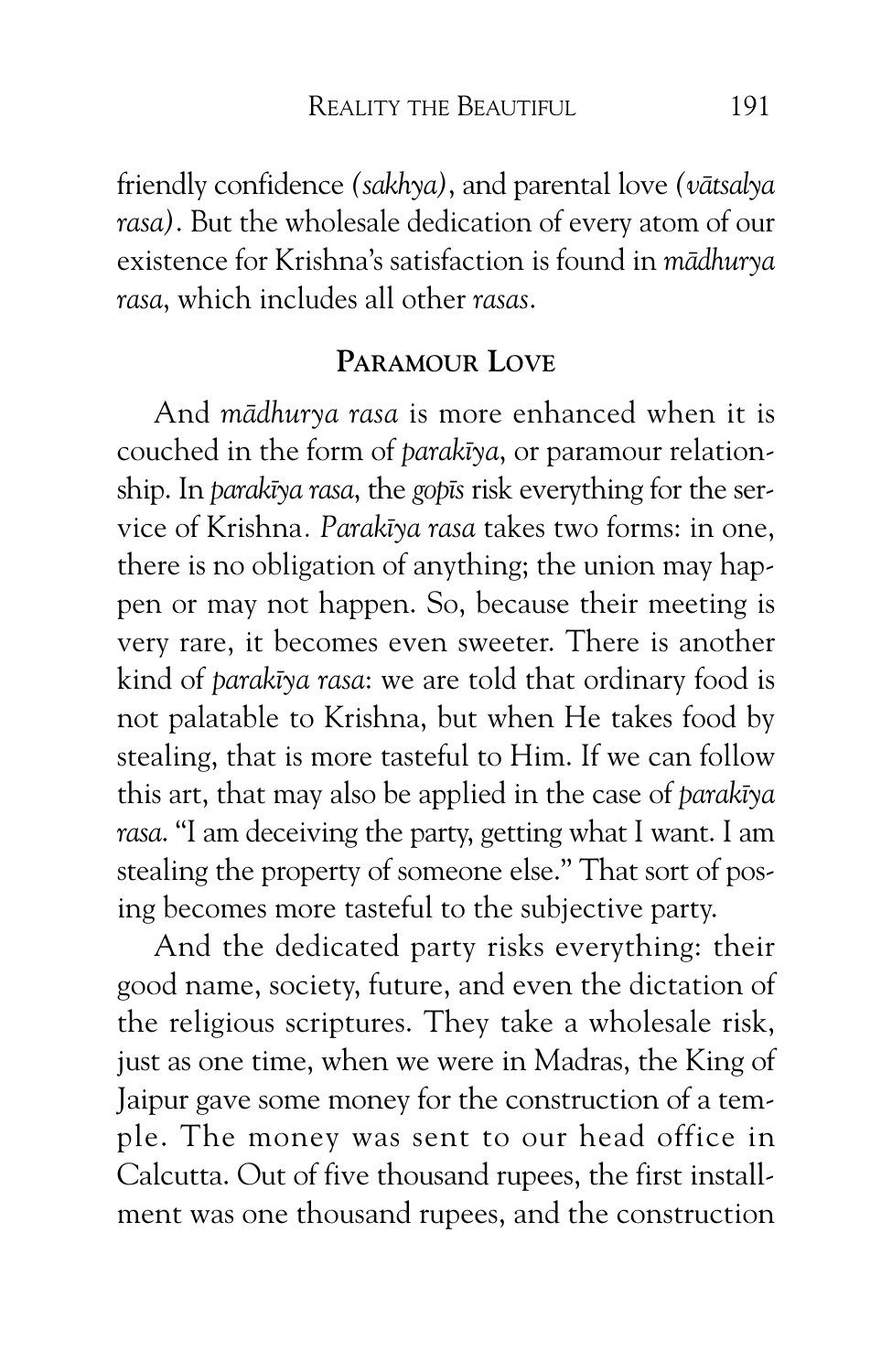work was begun by sending a worker from our main center. Then, Mādhava Mahārāj and I were sent to Madras, where we heard that the king would soon come. In order to show him that some work had been done we raised the construction to some extent, so the king could be told, "Your money has been spent, and now the next installment is necessary." In order to do this, we incurred a debt. We took a loan for bricks and other things and raised the construction to a higher level.

When we wrote this to our *guru mahārāj*, we had some apprehension that he would chastise us, "Why have you taken this loan?" Instead of that, he gave us his appreciation. "You have risked your future in the service of Krishna. You have taken a loan, and that means you have to pay off that loan, so you have engaged your future energy in the service of Krishna. You will have to collect money and pay off the loan, so there is service with risk for the future." The *gop*<sup>Is</sup> consciously risked their future: "We have disobeyed our superior persons and the directions of the *Vedas*; what we do is neither approved by society, nor by the religious books. Our future is dark." Still, they could not but serve Krishna.

So, vaikunthāj janito varā madhu-purī tatrāpi rāsotsavād. *Janito* means *vātsalya rasa*, and *mādhurya rasa* in Vrndāvana: *rādhā-kundam ihāpi gokula-pateh*. In the *mādhurya* rasa also, three groups are shown: Vrndāvana in general, selected groups in Govardhana, and the highest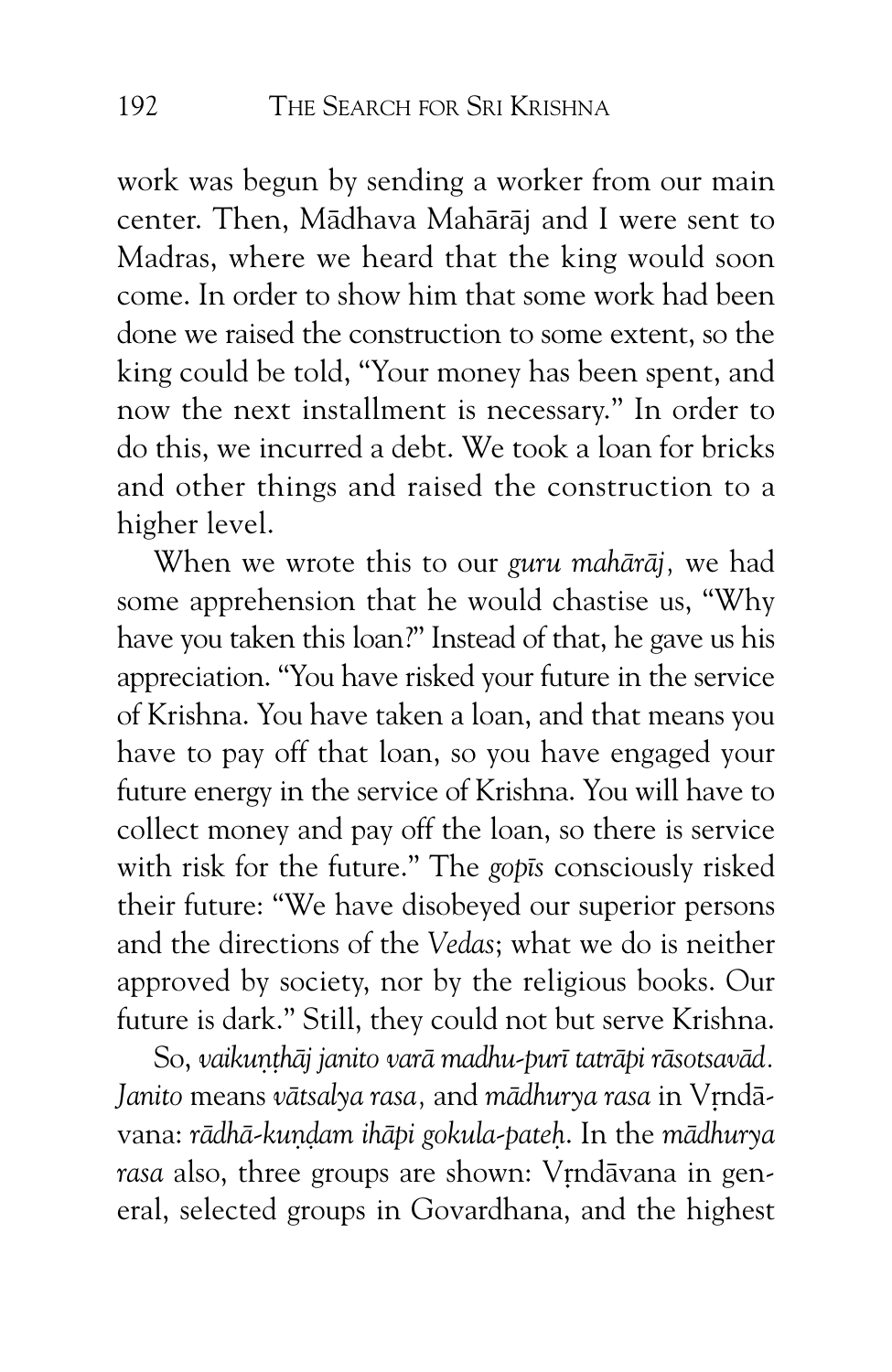group in Rādhā-kunda. All these things have been shown in the conversation between Rāmānanda Rāya and Śrī Chaitanya Mahāprabhu.

#### **RåDHå: QUEEN OF THE GOP^S**

After this, Śrī Chaitanya Mahāprabhu said, "Go further." Then, Rāmānanda Rāya began to explain the kind of service rendered by Rādhārānī in *mādhurya rasa.* Her devotional service is categorically higher than that of all the other *gopis*. *Rādhām ādhāya hrdaye tatyÅja vraja-sundarÈÓ* (*GÈta-govinda* 3.1 by Jayadeva Goswāmī). The whole group of *gopis* can be canceled for only one: Śrīmatī Rādhārānī. What peculiar type of service may come from Her? And Krishna, the Original Personality of Godhead *(svayam-rūpa)* is only by the side of Rādhārānī. By the side of other *gopīs*, that is *prÅbhava prakÅÍa*, a plenary expansion, not *svayam* $r\bar{u}p$ *a*, the original form. Such is the quality of  $\tilde{S}$ rīmatī Rādhārānī. We should show our highest reverence to this highest ideal of devotional service.

## **RåDHå-KRISHNA: UNION IN SEPARATION**

Then the last question came from Śrī Chaitanya Mahāprabhu: "Can you think of anything more than this?" Then, Rāmānanda Rāya said, "You asked me to quote scripture to support whatever I say, but here I won't be able to quote scripture from anywhere. Still, I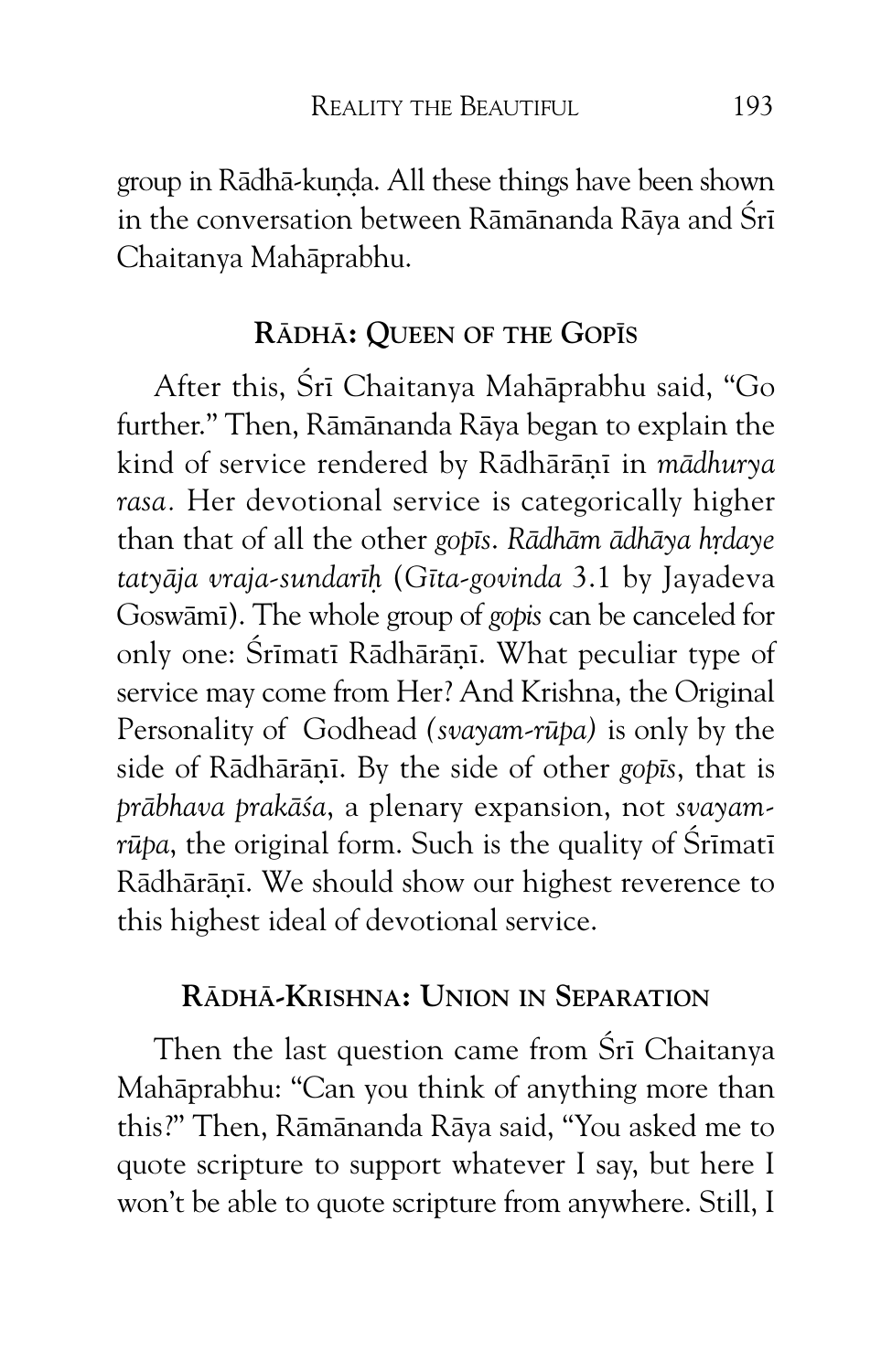

Lord Śrī Krishna, ecstasy Himself and Śrīmatī Rādhārānī, the embodiment of ecstatic love of Godhead.

have a new feeling within me, and if You would like to know that, I can explain it to You." In this way, one song was composed by Rāmānanda Rāya. He introduced this song by saying, "Whether or not it will be pleasing to You, I do not know, but it seems to me that there is a stage which is even better than the meeting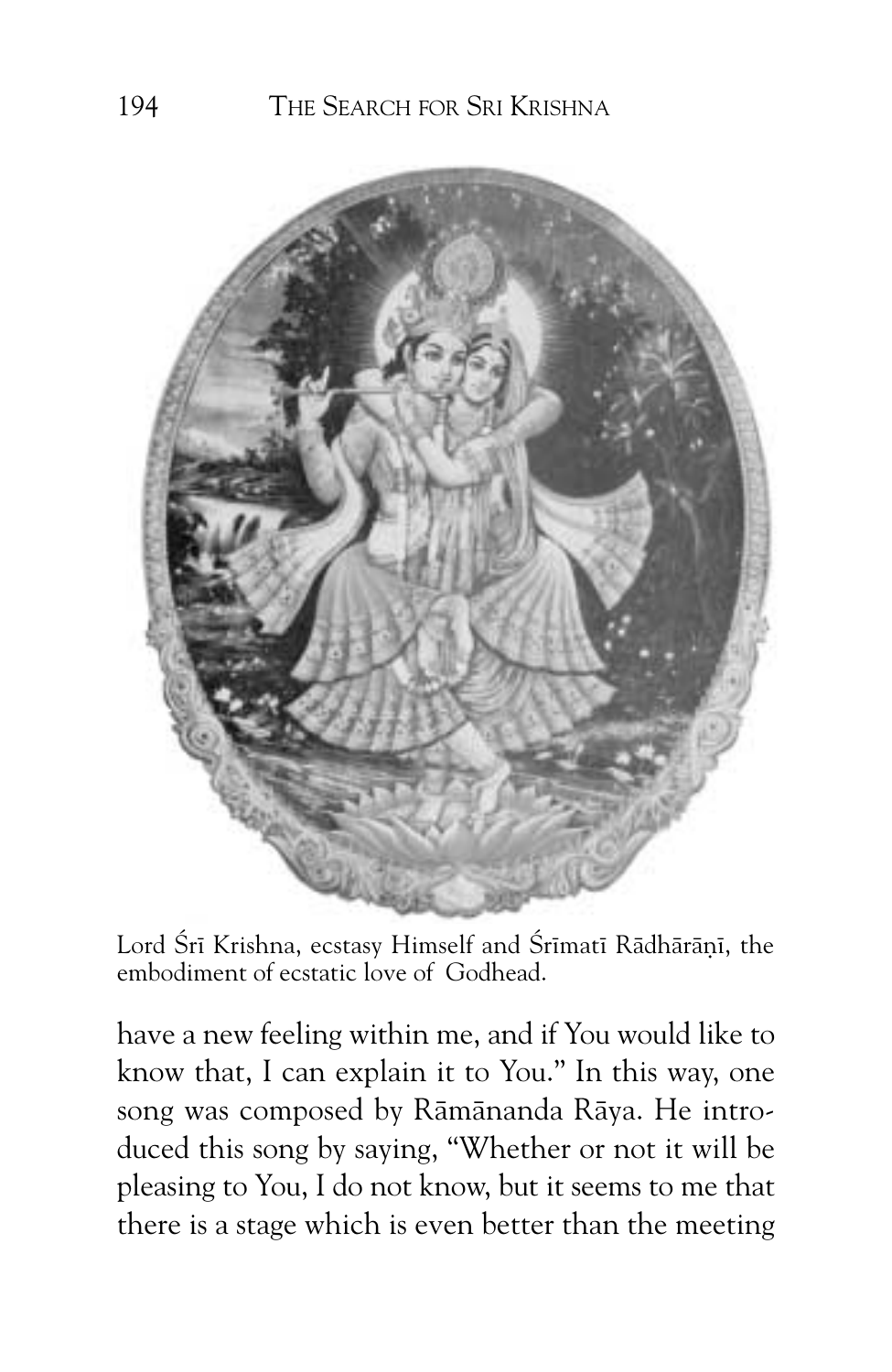of Rādhā and Govinda." There is a stage where both of Them, the positive and negative are combined, no individual consciousness is clear, and one is searching another in self-forgetfulness. This searching of one party by the other is very strong and intense. This seems to be a more highly elevated love: union in separation. Rādhā and Govinda are so intense in Their search of one another that even They have no consciousness of whether They have each other. Rādhārānī sometimes experiences that even while Krishna is present before Her, She fears losing Him; that feeling becomes as intense as if She has lost Him. They are together, but the apprehension that one may lose the other makes their meeting intolerably painful, just as a mother is always alert about the safety of her son (anista-*Sankīni bandhu-hrdayāni bhavanti hi)*. A mother thinks, "Oh, my son is out—is he in an accident?" This fear of separation is the symptom of deep love.

# ß**R^ CHAITANYA AVATåRA**

Rāmānanda Raya's composition gave a hint about the divine appearance of Śrī Chaitanya Mahāprabhu in which both Rādhā and Govinda are combined, and it is as if they are unconscious of Their separate existence. One is searching the other. Krishna Himself is overflowing with the feelings of Rādhārānī, and They are so deeply embraced that one is lost in the other. Then, Śrī Chaitanya Mahāprabhu put His palm over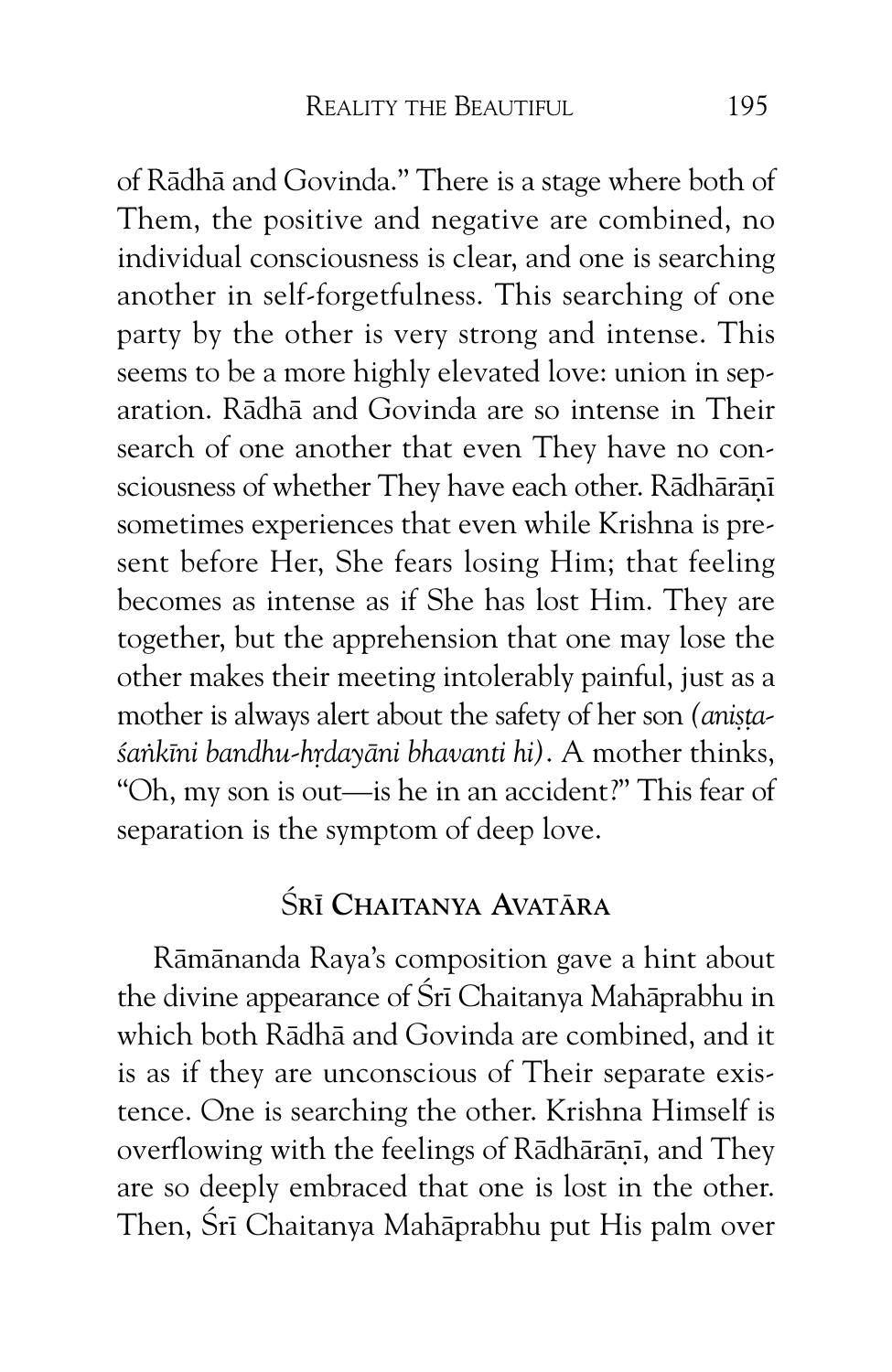the mouth of Rāmānanda Rāya, and told him, "No further." *Rasa-rāja mahābhāva–dui eka rūpa. Lord* Śrī Krishna is the fountainhead of all pleasure, and Śrimatī Rādhārānī is the embodiment of ecstatic love of Godhead. These two forms are united as one in Śrī Chaitanya Mahāprabhu.

#### **RASARåJA: ECSTASY HIMSELF**

Mahāprabhu replied, "Oh, because you are a centper-cent devotee, wherever you cast your glance you see only Krishna, nothing else. The object of your interest is represented everywhere." Rāmānanda Rāya said, "My Lord, don't deceive me in this way. You have come here so graciously to purify this mean person, and if You act diplomatically now, it will not look well for You. I won't hear what You say; come out with Your real position. Who are You?" Mahāprabhu said, "By dint of your loving devotion, you can know everything in this world; nothing can be concealed from your loving eye." *PremÅñjana-cchurita-bhakti-vilocanena*.

Then, Mahāprabhu revealed Himself: "When you see Me to be externally of a golden color, it is not so. It is by the touch of the color of Rādhārānī. And who can Rādhārānī touch and closely embrace? She will never touch anyone except Krishna. So, now you know who I am: Rasarāja— ecstasy Himself, and Mahābhāva —the one who can taste that highest *rasa*. See how They mingle together!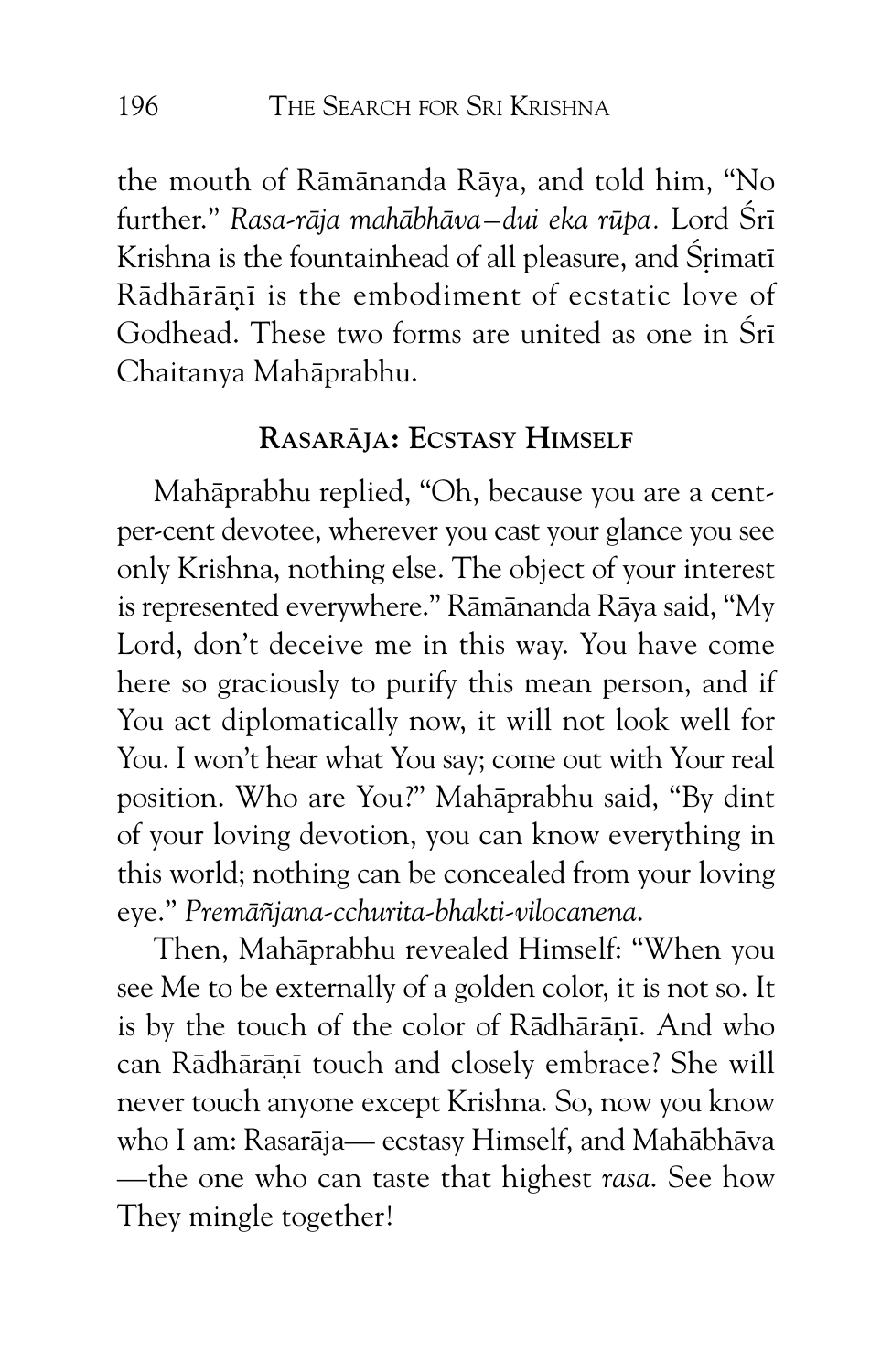Rāmānanda Rāya fainted and fell flat on the floor. He could not keep his senses. Then by the touch of His hand, Śrī Chaitanya Mahāprabhu again brought him to his senses. Rāmānanda returned to his previous stage of consciousness and saw a *sannyāsī* sitting before him. After a short pause, Mahāprabhu said, "Remain here, I am going."

Afterwards, Rāmānanda Rāya and Śrī Chaitanya Mahāprabhu had some other talks, and Mahāprabhu said, "Rāmānanda, as long as I live I want your company." Rāmānanda replied, "Yes, I must take shelter of Your divine feet and live there for the rest of my life." Rāmānanda later made arrangements with the King of Orissa to retire from his post as Governor of Madras and came to Jagannāth Purī. For almost two years, Śrī Chaitanya Mahāprabhu wandered about the holy places of Southern and Western India and at last returned to Purī. There they again met.

#### **TRANSCENDENTAL MADNESS**

After this, Mahāprabhu went to Vrndāvana through Bengal. Six years passed, and Advaita Prabhu almost gave leave to Mahāprabhu, saying, "Our pastimes of introducing the chanting of Hare Krishna are finished." Then Mahāprabhu continuously showed Rādhārānī's mood of tasting *krishna-prema,* ecstatic love of Krishna, for twelve years. Svarūpa Dāmodara and Rāmānanda Rāya, who are Lalitā and Viśākhā, the two principle *gop*ī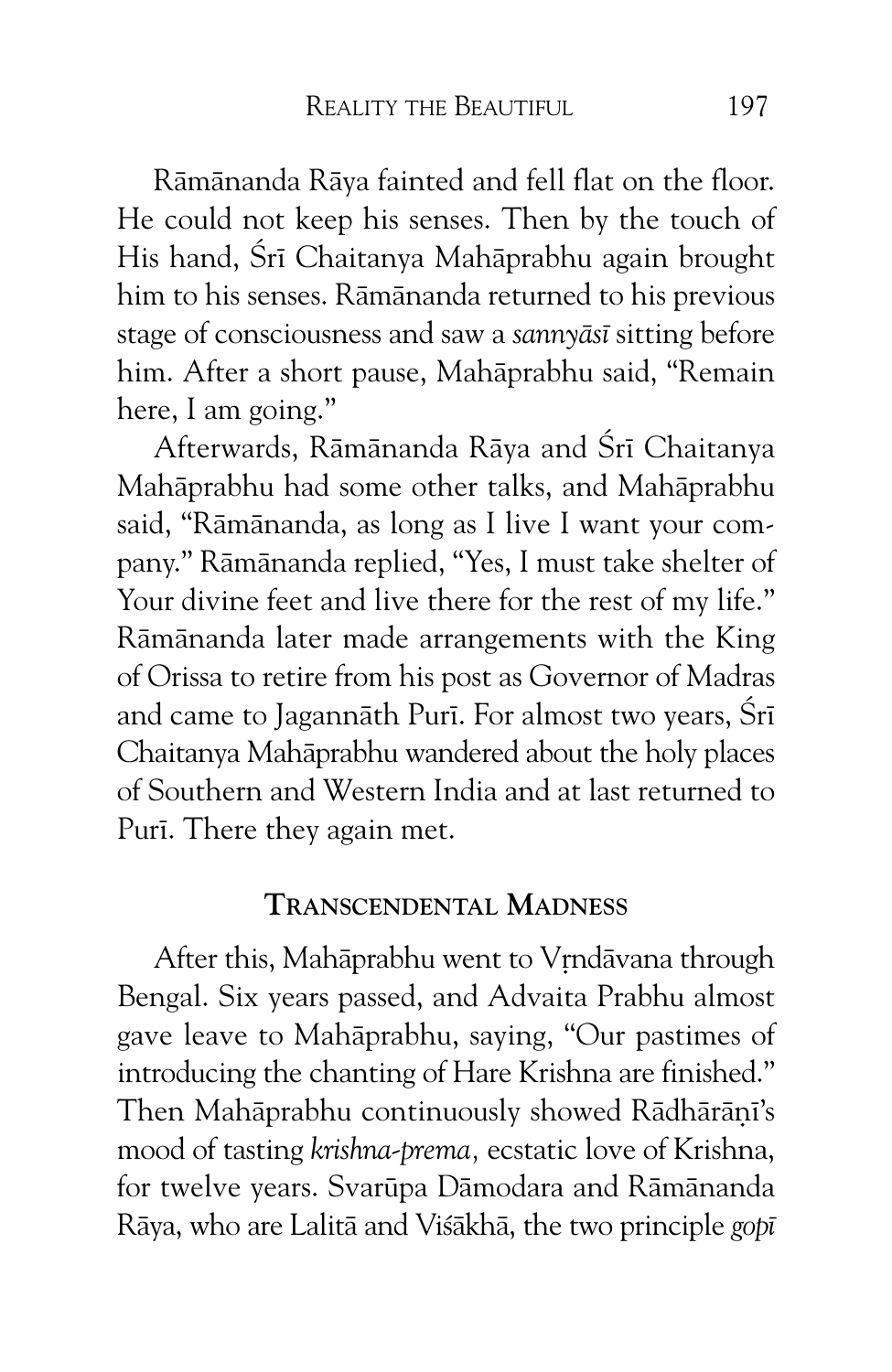

An Orissan relief of Śrī Chaitanya Mahāprabhu and his two intimate associates, Rāmānanda Rāya and Svarupa Damodara. They assisted Mahāprabhu in tasting ecstatic love of Krishna during the last twelve years of His manifest pastimes.

assistants of Rādhārānī, were Mahāprabhu's most important company during that time. There, so many things about the deep feelings of Divine love have been shown. It has never been found in the history of the world, or even expressed in any scripture how such intense love within can produce such corresponding symptoms on the surface. That was shown by Rādhārānī and later shown by Śrī Chaitanya Mahāprabhu.

It was shown by Mahāprabhu in His practices also, how *krishna prema*, love of Krishna, can play a man like a doll. Sometimes His legs and hands would enter inconceivably into His body, and sometimes His joints would disconnect and His transcendental body would appear elongated. Sometimes His whole body would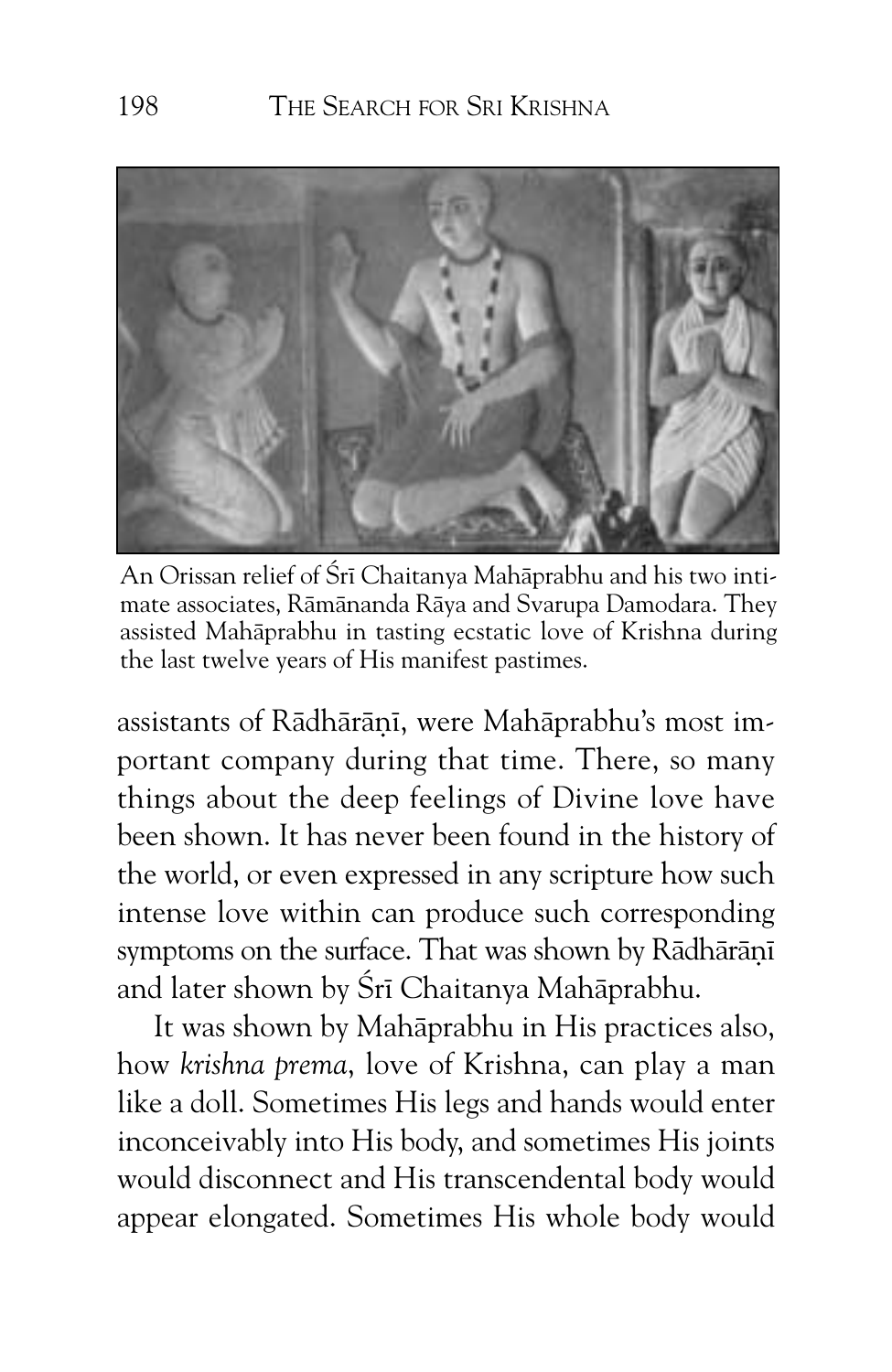become white, and He would lay unconscious, breathing so slowly that His breath could not be traced. In this way, He exhibited many amazing symptoms of ecstasy.

Svarūpa Dāmodara, the personal secretary of Śrī Chaitanya Mahāprabhu has explained the meaning of His appearance in his memoirs, which were recorded in the *Chaitanya-caritāmrta* of Kavirāj Goswāmī. He writes:

#### rādhā krsna-praņaya-vikrtir hlādinī śaktir asmād ekātmānāv api bhuvi purā deha-bhedam gatau tau caitanyākhyam prakatam adhunā tad-dvayam caikyam āptam rādhā-bhāva-dyuti-suvalitam naumi krsna-svarūpam

Sometimes Rādhā and Krishna are combined; sometimes They are separate. They are separate in Dvāparayuga, and in Kali-yuga they are combined as Śrī Krishna Chaitanya Mahāprabhu. Both are eternal expressions of the same Absolute Truth. Summer, autumn, winter, and spring continue in a cyclic order; it cannot be said that summer is the beginning and winter comes later. So, the pastimes of Śrī Rādhā and Krishna are eternally being enacted. In ancient times, sometimes Rādhā and Krishna divided Themselves and showed Their pastimes; again both of Them, the potency and the owner of the potency, are combined and closely embraced as Śrī Chaitanya Mahāprabhu. The predominating and the predominated moiety are mixed, and an extraordinary ecstatic feeling is there. Krishna is overpowered by His potency, and He Himself is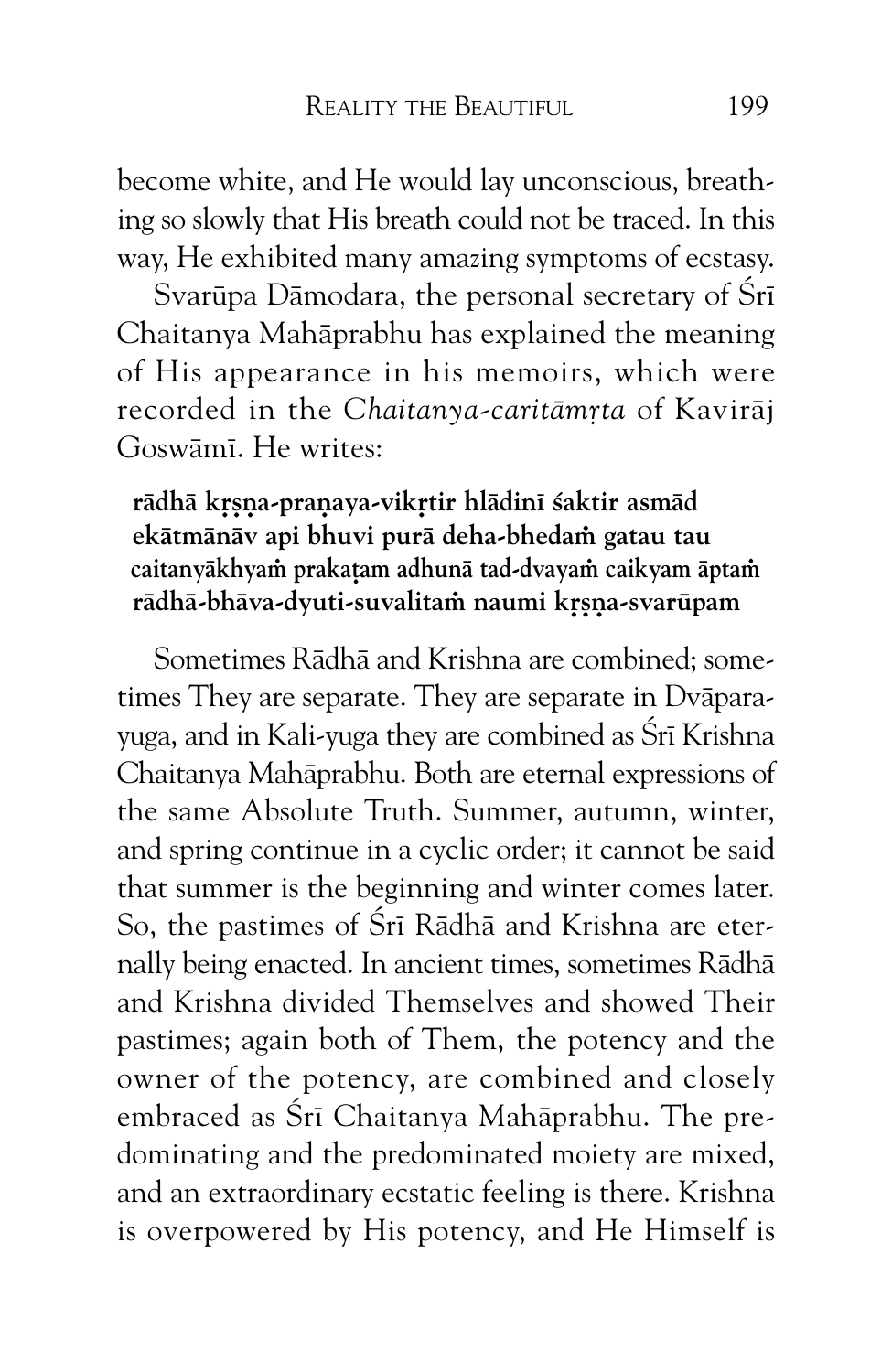

Śrī Chaitanya Mahāprabhu: Krishna Himself tasting His own internal sweetness and madly dancing in ecstasy. Krishna Himself is engaged in the search for Srī Krishna, Reality the Beautiful.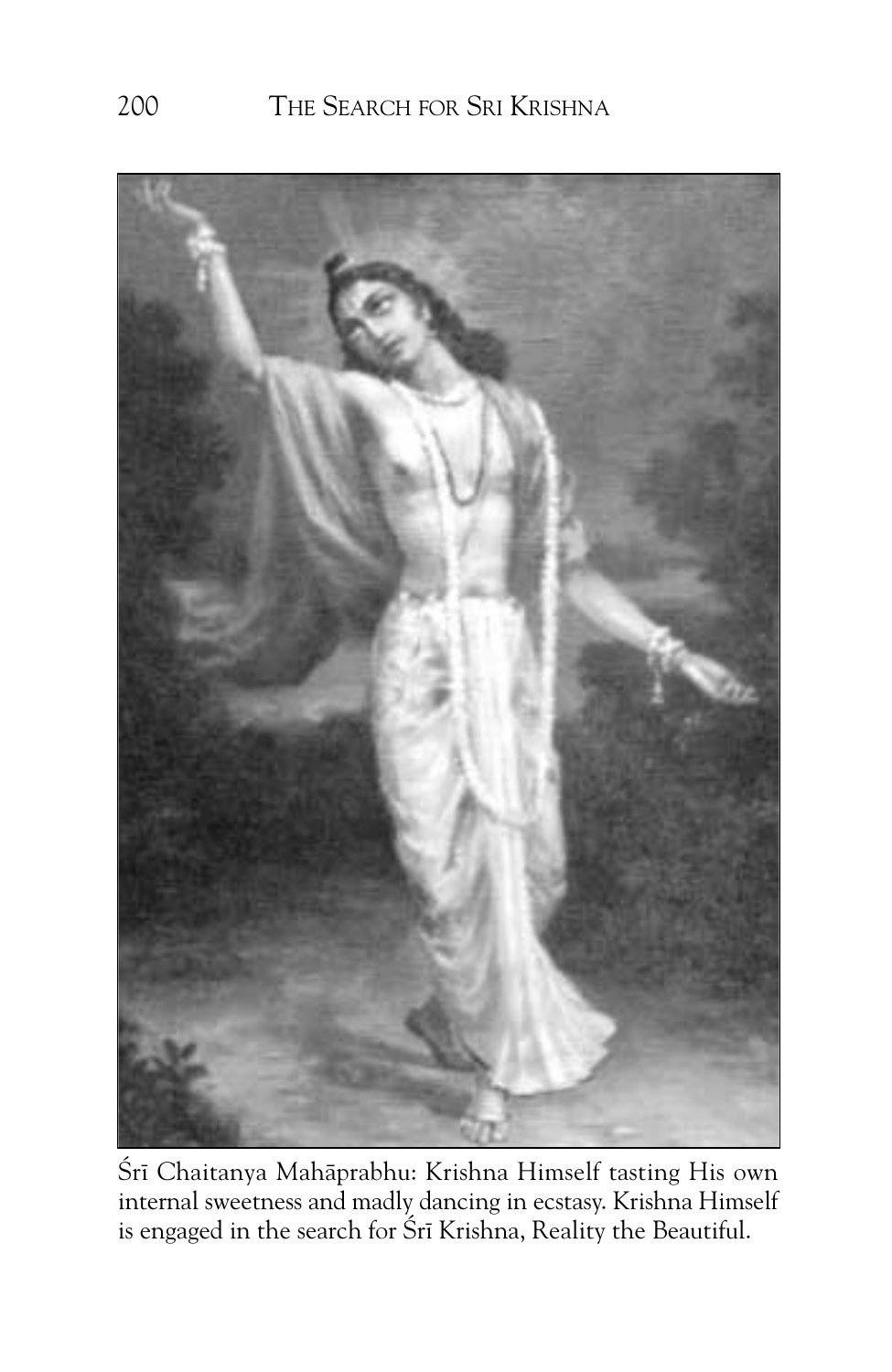searching after His own Self: *krsnasya ātmānusandhāna*. Krishna Himself is engaged in the search for Śrī Krishna, Reality the Beautiful. The influence of Rādhārānī over Krishna has transformed Him into a devotee, and He is searching Himself. Sweetness is tasting Itself and becoming mad. And it is living sweetness — not dead or static, but dynamic ecstasy, sweetness endowed with life. And He is tasting Himself, the personification of happiness, ecstasy, and beauty — and dancing in madness. And His performance of *kÈrtan* means distributing that ecstasy to others. The ultimate sweetness, or *Ånanda,* is such that no other thing exists that can taste itself and express its own happiness with such intensity. I have described Śrī Chaitanya Mahāprabhu in the *Prema Dhama Deva Stotram*:

ātma-siddha-sāvalīlā-pūrna-saukhya-laksanam svānubhāva-matta-nrtya-kīrttanātma-vaņțanam **advayaika-lak›ya-pËrˆa-tattva-tat-parÅtpara˜** prema-dhāma-devam-eva naumi gaura-sundaram

"The highest conception of the Absolute Truth must also be the highest form of *ānanda*, ecstasy. Mahāprabhu's dancing indicates that He is full of ecstasy, and His *kÈrtan is* distribution of that *rasa.* So, if we scientifically search out who Mahāprabhu is, we cannot but find that He is the Ultimate Reality. He is mad in tasting His own internal nectar, and His dancing is the outcome of His transcendental ecstasy. And He is chanting, distributing that to others. So, studying quite